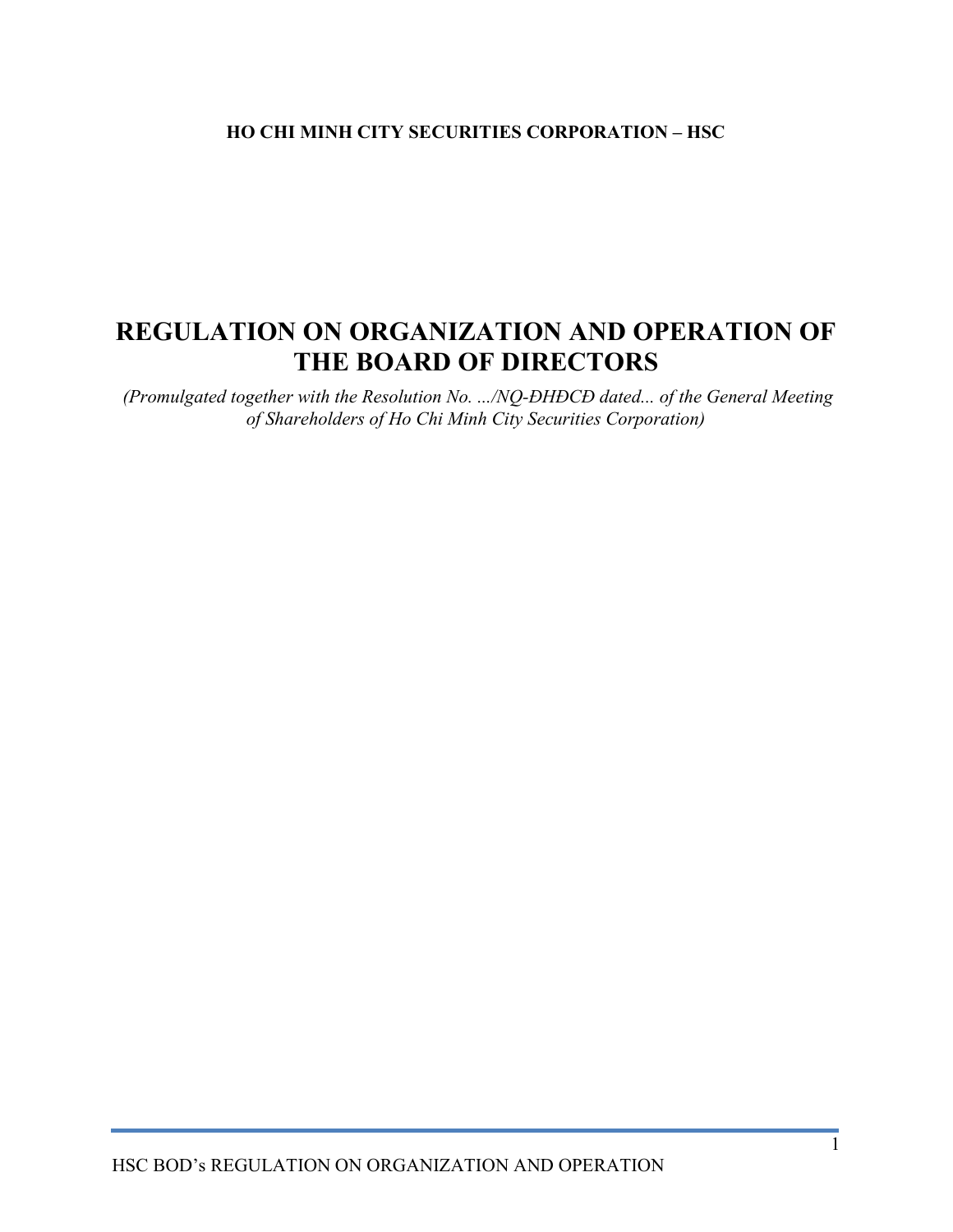## LEGAL BASIS

- The Law on Enterprises No. 59/2020/QH14 dated 17 June 2020 approved by the National Assembly of the Socialist Republic of Vietnam and any amendments or supplements thereto, and its implementing regulations;
- The Law on Securities No. 54/2019/QH14 dated 26 November 2019 approved by the National Assembly of the Socialist Republic of Vietnam
- Decree No. 155/2020/ND-CP dated 31 December 2020 relating to detailed regulations on a number of articles of the Law on Securities;
- Circular No. 116/2020/TT-BTC dated 31 December 2020 of the Ministry of Finance guiding a number of articles of corporate governance applying to public companies in Decree No. 155/2020/ND-CP dated 31 December 2020 relating to detailed regulations on a number of articles of the Law on Securities;
- Circular No. 121/2020/TT-BTC dated December 31, 2020 issued by the Ministry of Finance regulating the operation of securities companies
- Charter of the Ho Chi Minh City Securities Corporation amended the ... time according to the Resolution No… dated …
- The Resolution No... of the General Meeting of Shareholders dated ...
- The Board of Director promulgated the Regulation on Organization and Operation of the Board of Directors of Ho Chi Minh City Securities Corporation
- Regulation on Organization and Operation of the Board of Directors of Ho Chi Minh City Securities Corporation shall consist of following provisions: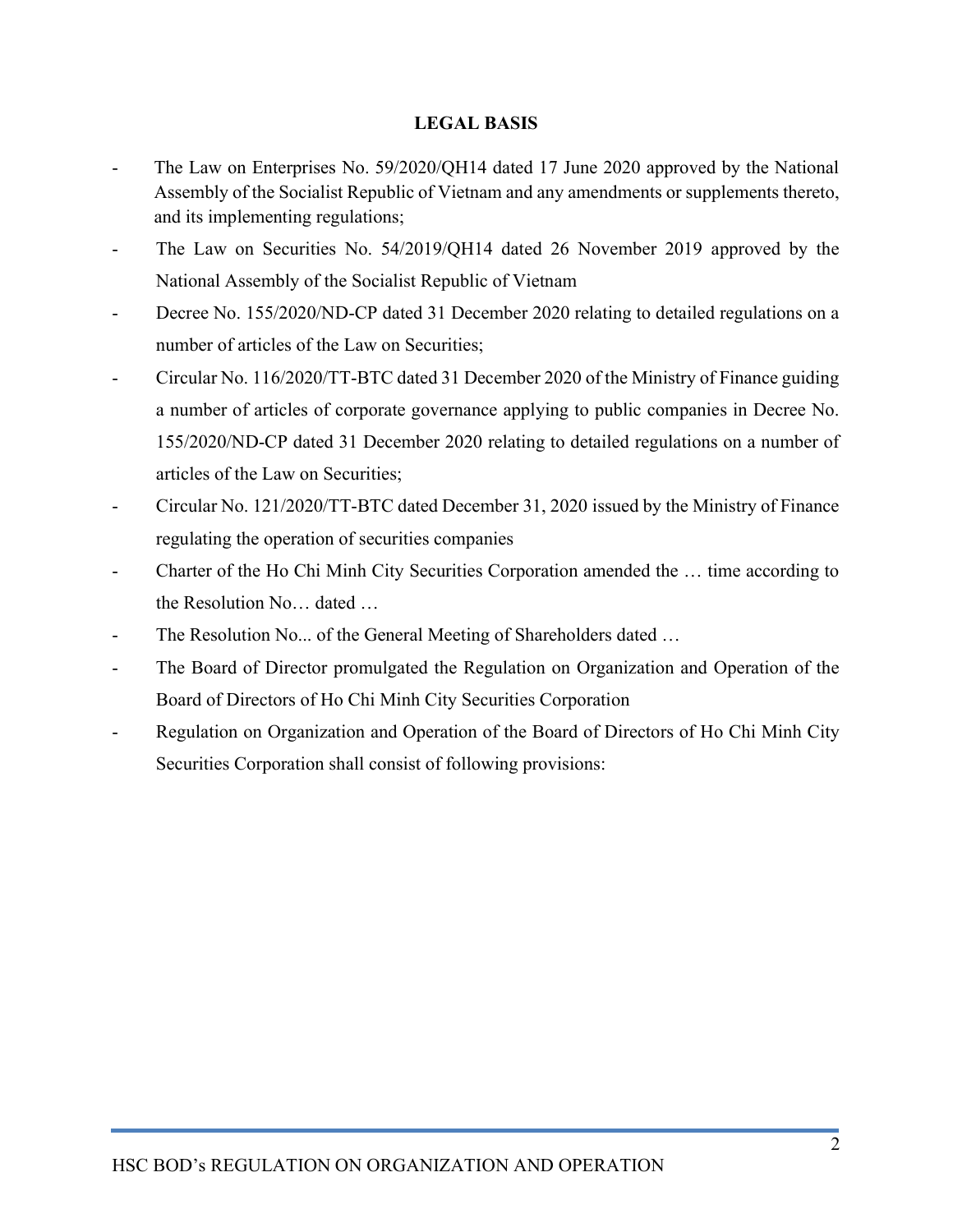## Chapter I

## GENERAL PROVISIONS

### Article 1. Governing scope and Subjects of application

- 1. Governing scope: This Regulation stipulates personnel organization, operational principles, authorities, rights and obligations of the Board of Directors and members of the Board of Directors in order to govern the Company in compliance with the Law on Enterprises, Company Charter and effective regulations of applicable law.
- 2. Subjects of application: This Regulation is applied for the Board of Directors and members of the Board of Directors.

### Article 2. Interpretation of terms

- 1. In these Regulations, the terms shall be construed as follows:
	- a) "Company" means Ho Chi Minh City Securities Corporation;
	- b) "Company Governance" means the system of principles which aim at ensuring that the Company's strategies and operations are managed effectively for interests of shareholders and other stakeholders;
	- c) "Law on Securities" means Securities Law No. 54/2019/QH14 passed by the National Assembly of the Socialist Republic of Vietnam on November 26th, 2019;
	- d) "Law on Enterprises" means Law on Enterprises No. 59/2020/QH14 passed by the National Assembly of the Socialist Republic of Vietnam on June 17th, 2020.
	- e) "Laws" mean all legal documents as prescribed under the Law on Promulgation of Legal Documents;
	- f) "Company Charter" means the Charter regulating the organization and operations of Ho Chi Minh City Securities Corporation;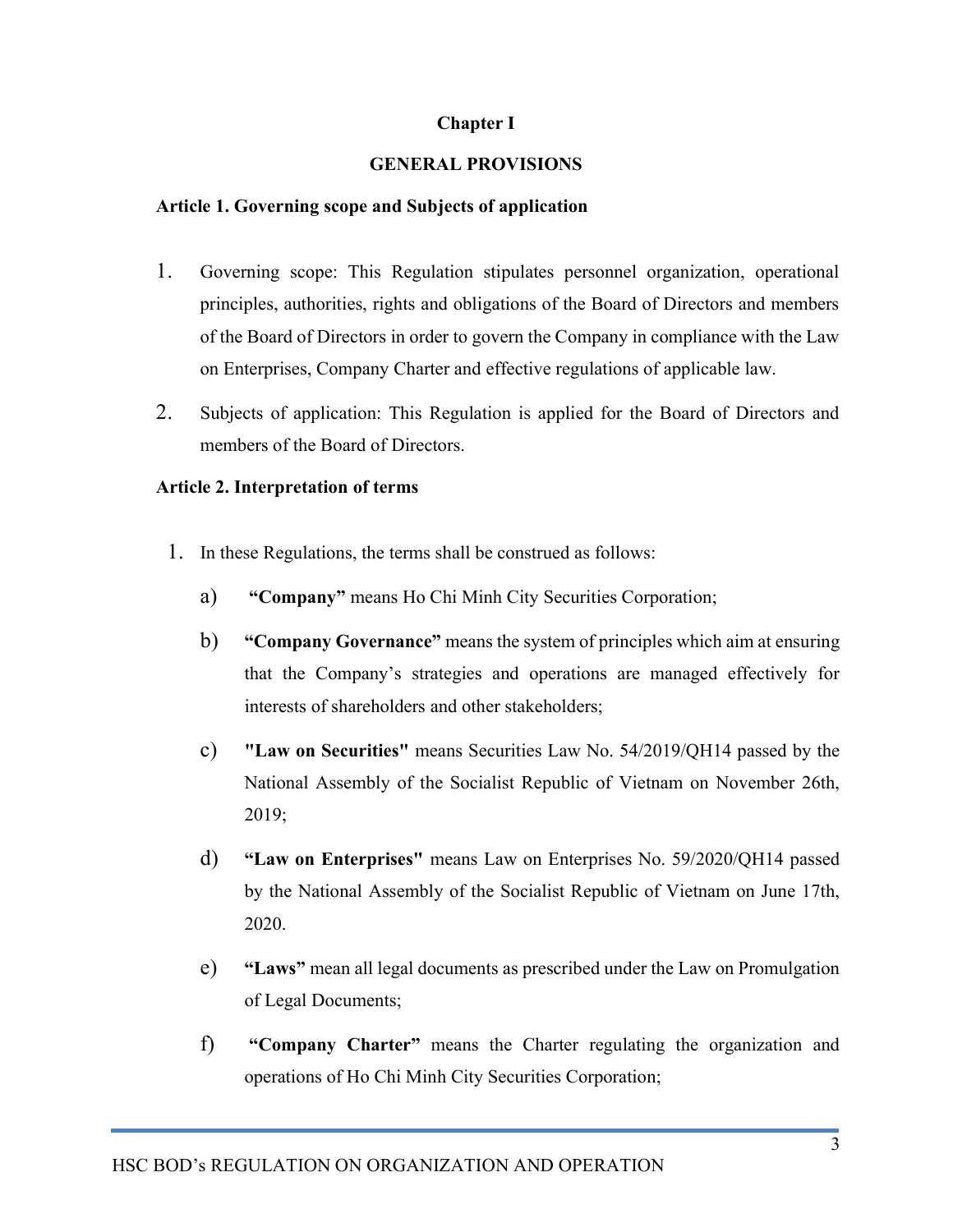- g) "Managers" means members of the Board of Directors, Chief Executive Officer and other managerial positions appointed by the Board of Directors.
- h) "Executives" means the Chief Executive Officer, the Deputy Chief Executive Officer, the Chief Accountant and other managerial positions in the Company as appointed by the Board of Directors;
- i) "Non-executive members of the Board of Directors" mean members of the Board of Directors who are not the Chief Executive Officer, the Deputy Chief Executive Officer, Chief Accountants and other managerial positions in the Company as appointed by the Board of Directors;
- j) "Independent members of the Board of Directors" mean members of the Board of Directors who are prescribed at Clause 2 Article of the Law on Enterprises;
- k) "Affiliated persons" means persons as stipulated in Clause 23, Article 4, Law on Enterprises and Clause 46, Article 4, Law on Securities
- l) "Majority shareholder" means a shareholder owning at least 5% of voting stocks of the Company.
- m) "Vietnam" means the Socialist Republic of Vietnam;
- n) "SSC" means the State Securities Commission;
- 2. In this Regulation, the references to an article or acticles or legal documents shall include amendments, supplements or replacements of the articles or the legal documents.
- 3. The titles (Chapter, Article) are included to facilitate monitoring and do not effect the meaning and content of the Regulation.
- 4. Words or terms defined in the Law on Enterprises and Law on Securities shall have the same meanings in this Regulation if they do not conflict with the subjects and context.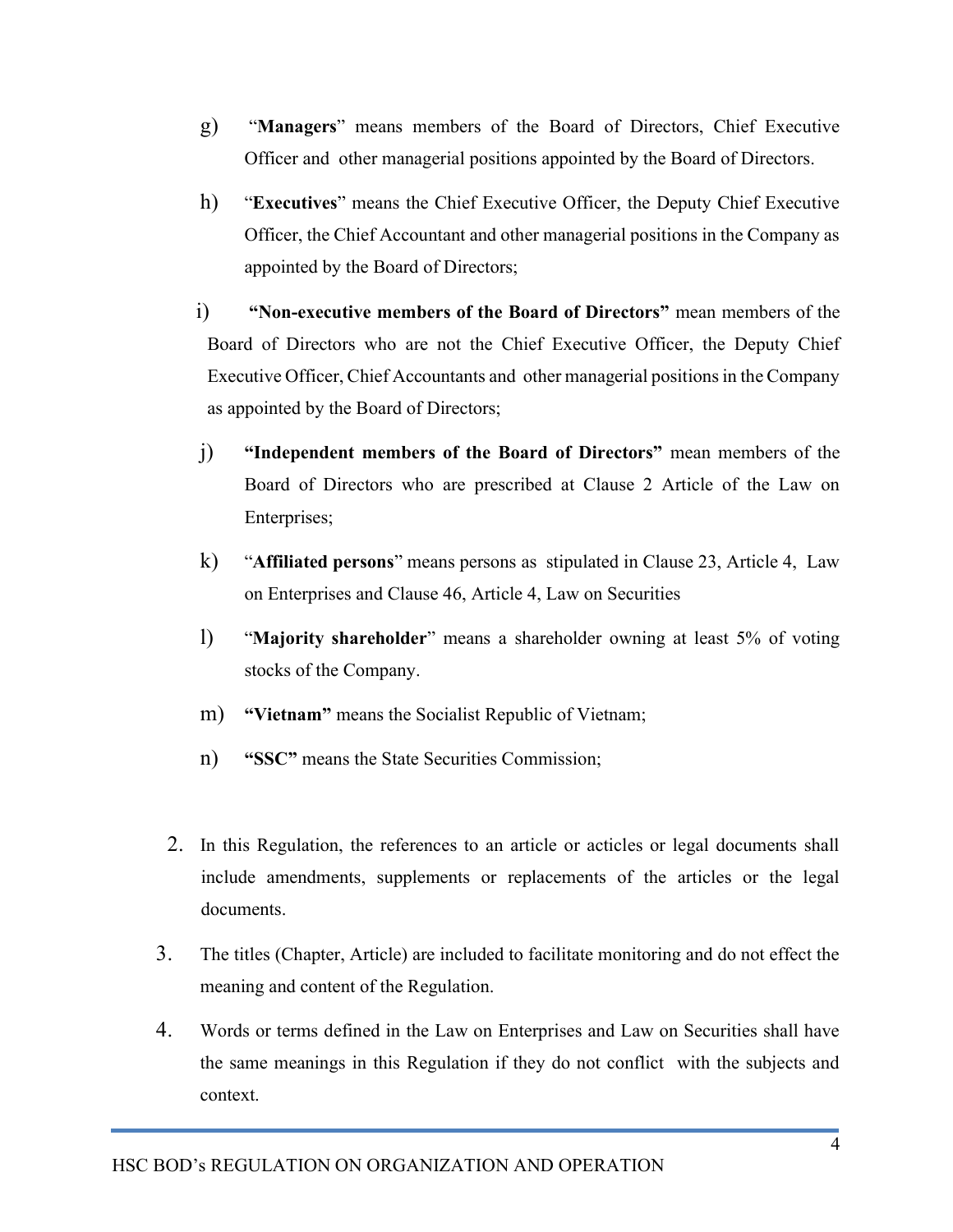### Article 3. Operating principles of the Board of Directors

- 1. The Board of Directors works on a collective principle. Members of the Board of Directors shall be responsible for their own assignment and be jointly responsible to the General Meeting of Shareholders and Laws on resolutions and decisions approved by the Board of Directors for the development of the Company.
- 2. The Board of Directors assigns responsibilities to the Chief Executive Officer to implement and execute the Board of Directors resolutions and decisions.

### Chapter II

### MEMBERS OF THE BOARD OF DIRECTORS

### Article 4. Rights and obligations of the members of the Board of Directors

- 1. Members of the Board of Directors has full rights under the provisions of the Law on Securities, relevant laws and the Company Charter, including the right to be provided with information and documents about the financial situation, business operation of the Company and of units in the company.
- 2. Members of the Board of Directors have the following rights and obligations:
	- a) To exercise duties of a member of the Board of Directors in an honest , careful manner for the highest benefit of the Company and shareholders;
	- b) To fully attend meetings of the Board of Directors and clearly provide opinions on discussing issues of the meetings,
	- c) To duly and fully report to the Board of Directors the remunerations that members of the Board of Directors receive from subsidiaries, affiliated companies and other organizations;
	- d) To notify the Board of Directors at the nearest meeting about the transactions between the Companies, subsidiaries and companies with over 50% or more of charter capital controlled by the Company and members of the Board of Directors or their related parties; transactions between the Company and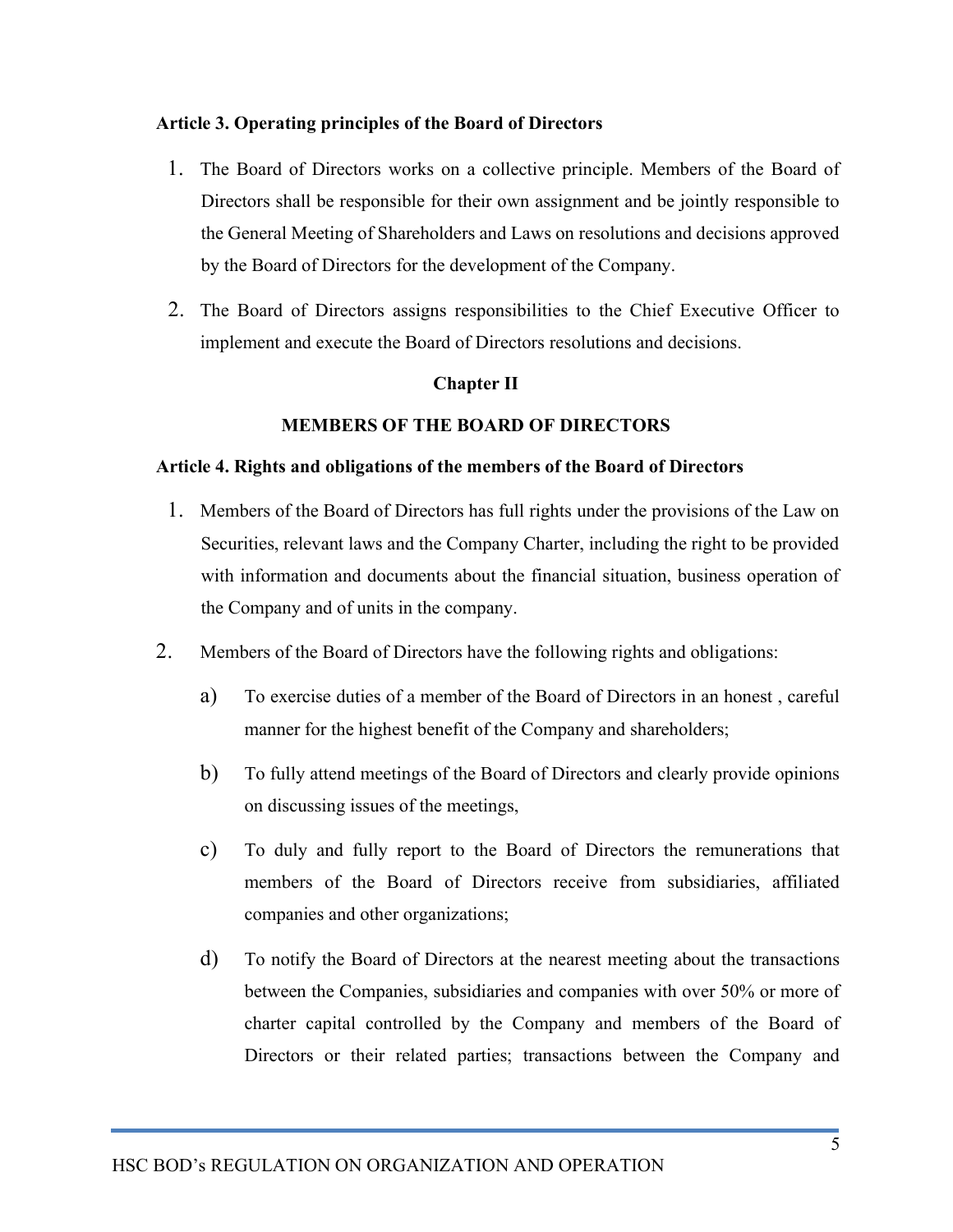companies in which members of the Board of Directors are founding members or enterprise managers within the latest 03 years prior to the transaction time.

- e) To disclose information about transactions of the Company's shares in accordance with applicable laws.
- 3. Independent members of the Board of Directors must prepare an evaluation report on the activities of the Board of Directors..

### Article 5. Rights of members of the Board of Directors to be provided with information

- 1. The members of the BOD has the right to request the Chief Executive Officer, Deputy Chief Executive Officer and other managers in the Company to provide information and documents on financial position and business performance of the Company and its units.
- 2. The Managers are required to be promptly, fully and accurately provide information and documents at the request of a BOD member. The order and procedures for requesting and providing information are provided in the Company Charter.

#### Article 6. Term of office and numbers of members of the Board of Directors

- 1. The Board of Directors shall have between five (05) to eleven (11) members
- 2. The term of office of the BOD members must not exceed 05 years and may be reelected for an unlimited number of terms. Each member may only be elected to be an independent member of the Board of Directors for a company for no more than 02 consecutive terms.
- 3. If all members of the Board of Directors terminate their term of office at the same time, they shall continue to act as members of the Board of Directors until new members are elected and take over their work, unless otherwise provided in the Company Charter.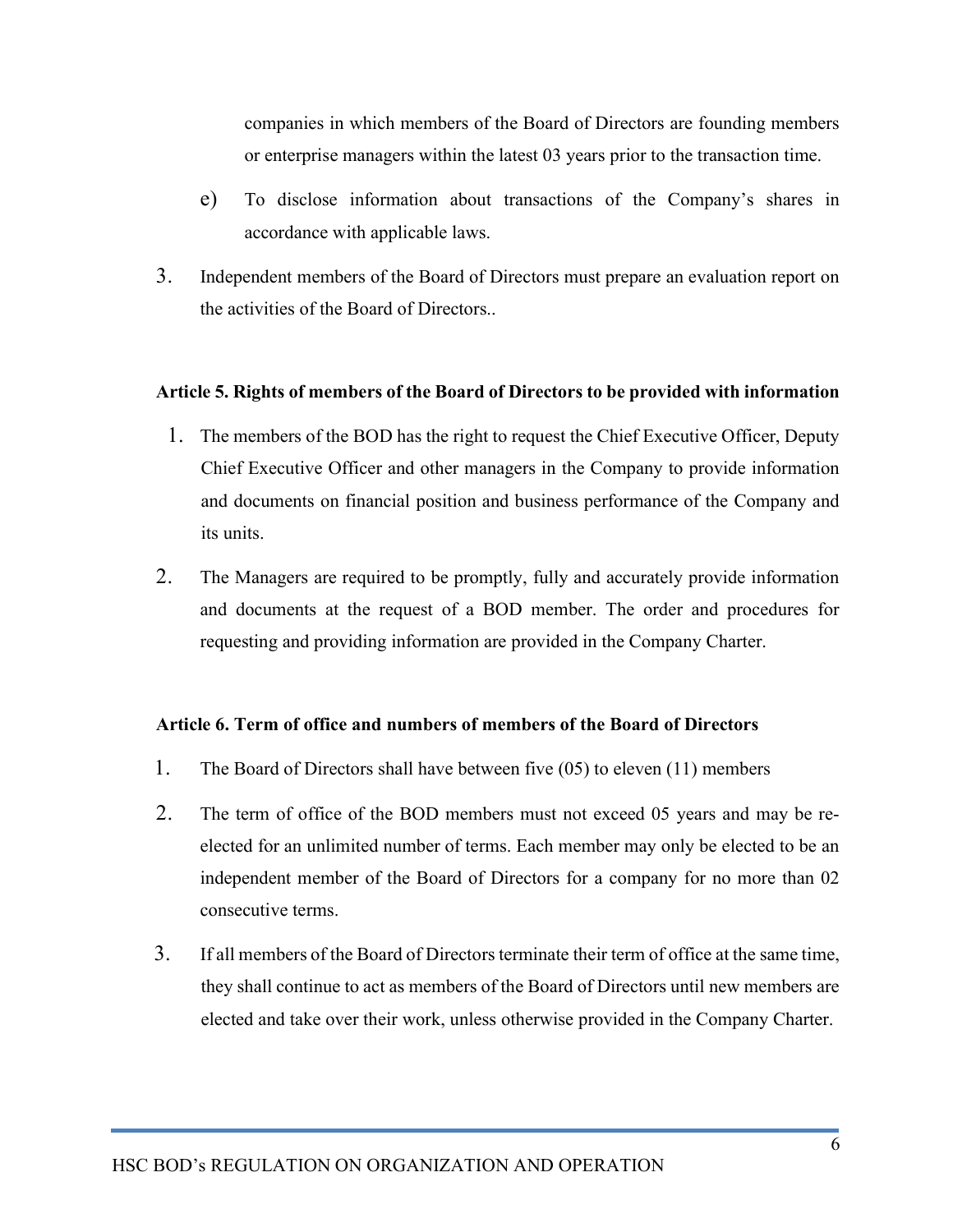4. The specific number, rights, obligations and method of organization and coordination of activities of independent members of the Board of Directors shall be provided in the Company Charter.

### Article 7. Criteria and conditions of members of the Board of Directors

- 1. Members of the Board of Directors must satisfy the following criteria and conditions:
	- a) Not being persons prescribed in Clause 2, Article 17 of the Law on Enterprises;
	- b) Possessing professional qualifications and experience in business administration or in securities, finance, banking, legal sectors and not necessarily being a shareholder of the company, unless otherwise provided in the Company Charter;
	- c) A member of the Board of Directors of the company may concurrently act as a member of the Board of Directors of maximum five (05) companies;
	- d) Other criteria and conditions as prescribed in the Company Charter.
- 2. Independent members of the Board of Directors provided at Point b, Clause 1, Article 137 of the Law on Enterprises must meet the following criteria and conditions:

a) Not working for the same company, parent company or a subsidiary of the company; not used to work for the same company, parent company or a subsidiary of the company during at least 03 previous consecutive years;

- b) Not currently being entitled to salaries and remuneration from the Company, except the allowance enjoyed by members of the Board of Directors under this Regulation;
- c) Not being a person whose spouse, natural father, adoptive father, natural mother, adoptive mother, natural child, adopted child or sibling is a large shareholder of the company; is a manager of the company or of a subsidiary of the company;
- d) Not being a person directly or indirectly owning at least 1% of the total number of voting shares of the company;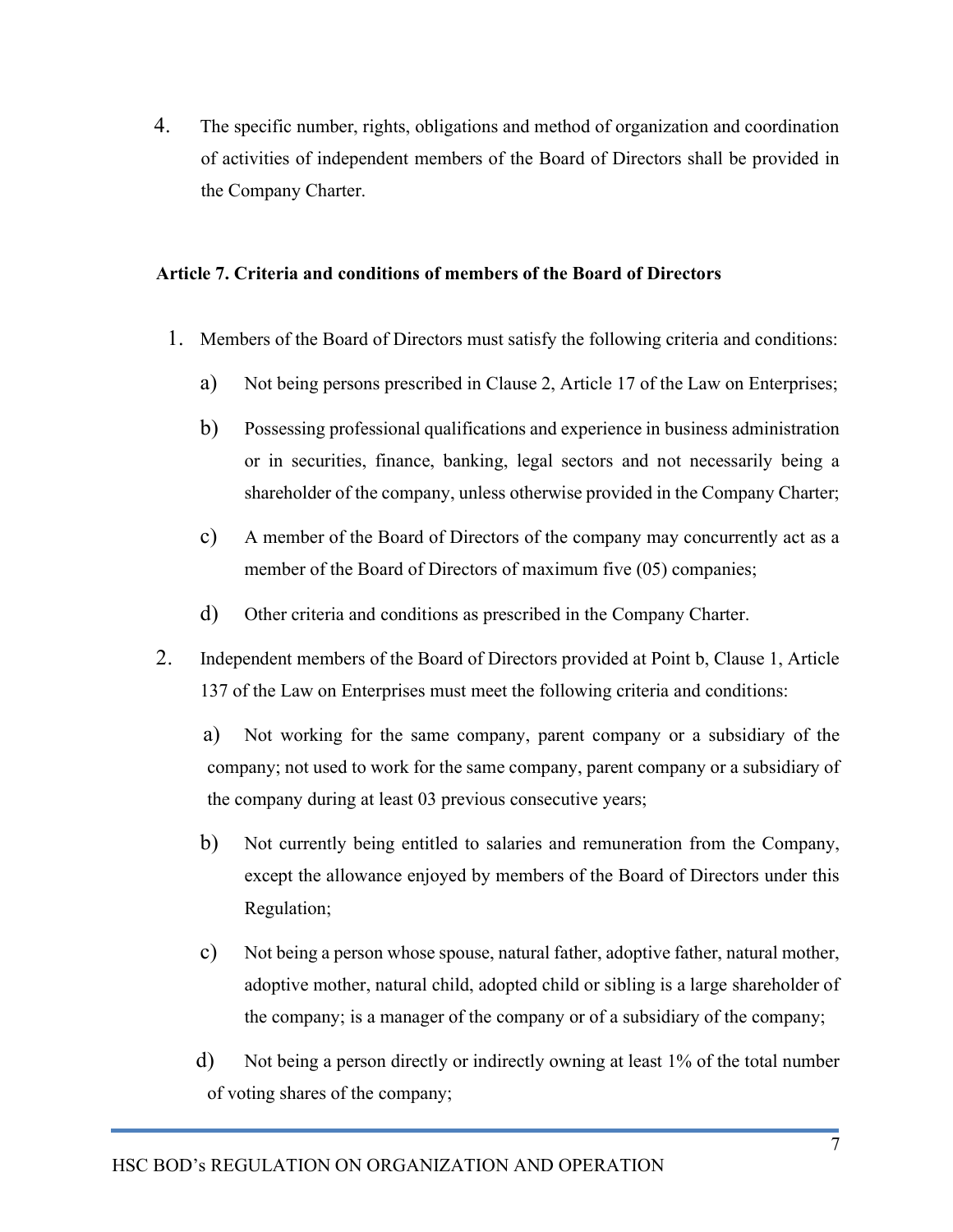- e) Not being a person who used to be a member of the Board of Directors, Supervisory Board of the company during at least 05 previous consecutive years; except for case of being consecutively appointed for 02 terms.
- 3. Independent members of the Board of Directors must notify the Board of Directors of the fact that they no longer meet the criteria and conditions provided in Clause 2 of this Article and shall naturally no longer be independent members of the Board of Directors when no longer meeting the criteria and conditions. The Board of Directors shall notify the independent members of the Board of Directors no longer meeting the criteria and conditions at the nearest meeting of the General Meeting of Shareholders or convene a meeting of the General Meeting of Shareholders to additionally elect or replace the independent members of the Board of Directors within 06 months after receiving the notice of the concerned independent members of the Board of Directors.

### Article 8. Chairman of the Board of Directors

- 1. The Board of Directors shall elect a member of the Board of Directors to act as Chairman, remove from office or dismiss such Chairman.
- 2. The Chairman of the Board of Directors shall not be a Chief Executive Officer at the same time.
- 3. The Chairman of the Board of Directors has the following rights and obligations:
	- a) To prepare working plans and programs of the Board of Directors;
	- b) To prepare agendas, contents and documents for meetings; to convene, preside and chair meetings of the Board of Directors;
	- c) To organize the adoption of resolutions, decisions of the Board of Directors;
	- d) To monitor the implementation of resolutions, decisions of the Board of Directors;
	- e) To chair meetings of the General Meeting of Shareholders;
	- f) Other rights and obligations provided in this Law and the Company Charter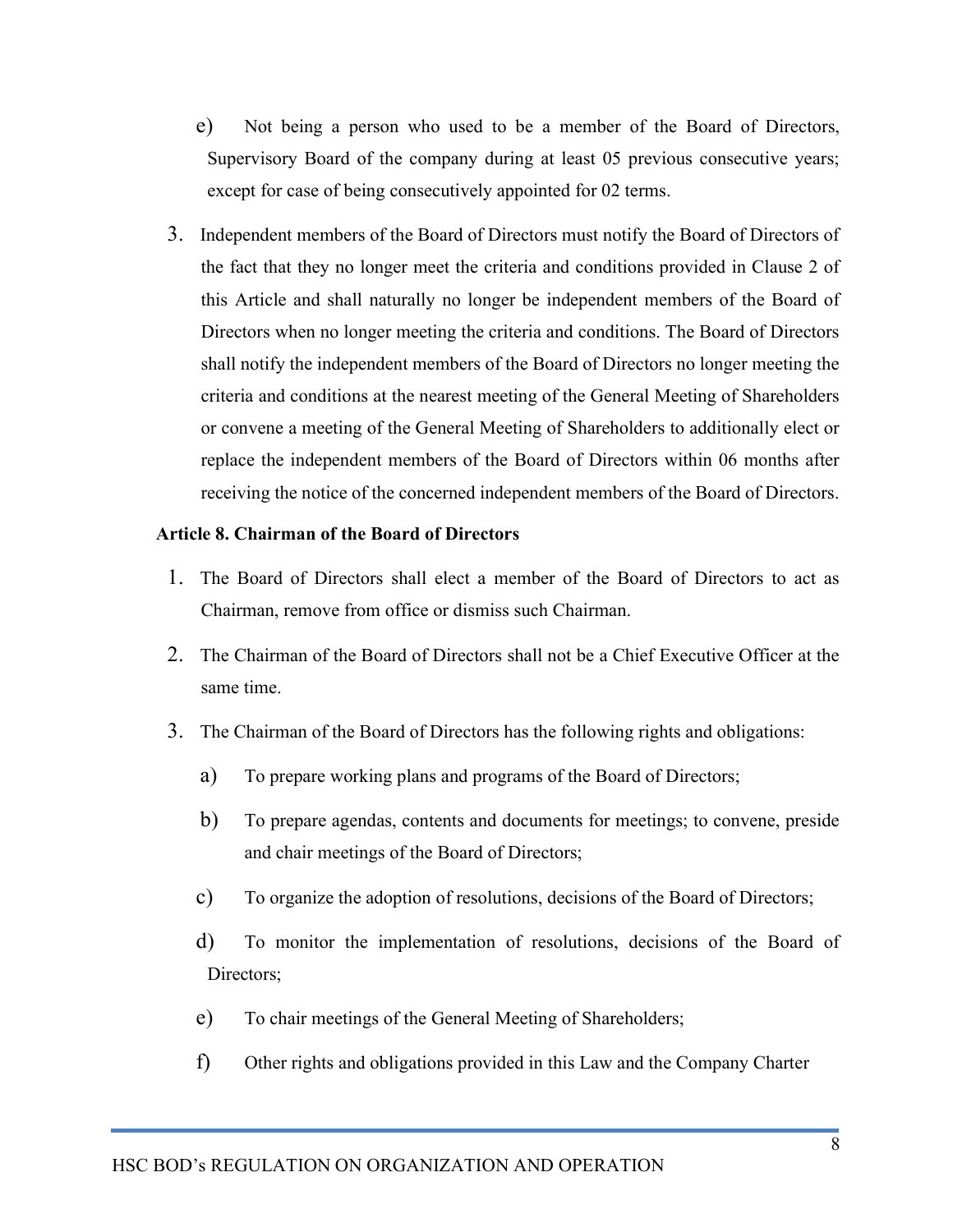- 4. In case the Chairman of the Board of Directors resigns or is dismissed, the Board of Directors must elect a replacement. If the Chairman of the Board of Directors is absent, he/she must authorize in writing to Deputy Chairman of the Board of Directors (if any) or one of BOD member to exercise the rights and perform the obligations of the Chairman of the Board of Directors according to the principles provided in the Company Charter. If no one is authorized or the position of the Chairman of the Board of Directors is vacant or the chairperson of the Boards of Directors is dead, missing, put in temporary detention, serving an imprisonment sentence or administrative measure of a compulsory drug rehabilitation center, compulsory education institution, absconds from his/her place of residence, has his/her civil act capacity restricted or lost, having difficulties in cognition and behavior control, banned from conducting business, holding certain posts or performing certain jobs by courts, the remaining members shall elect one of them on the majority principle to hold the position of the chairperson of the Board of Directors until a new decision of the Board of Directors is issued. During the period in which the office of the Chairman of the Board of Directors is vacant, the Deputy Chairman shall perform all the rights and obligations of the Chairman.
- 5. The Board of Directors must nominate at least one (01) person in charge of company governance to support company governance effectively. The person in charge of company governance can concurrently take over the position as the company secretary as specified in Clause 5, Article 156 of the Law on Enterprises. The person in charge of company governance has rights and obligations as prescribed in the Article 49 of the Company Charter.

# Article 9. Relief of duty, removal from office, replacement and addition of the Board of Directors' members

1. A member of the Board of Directors shall be relieved of duty by the General Meeting of Shareholders in the following cases: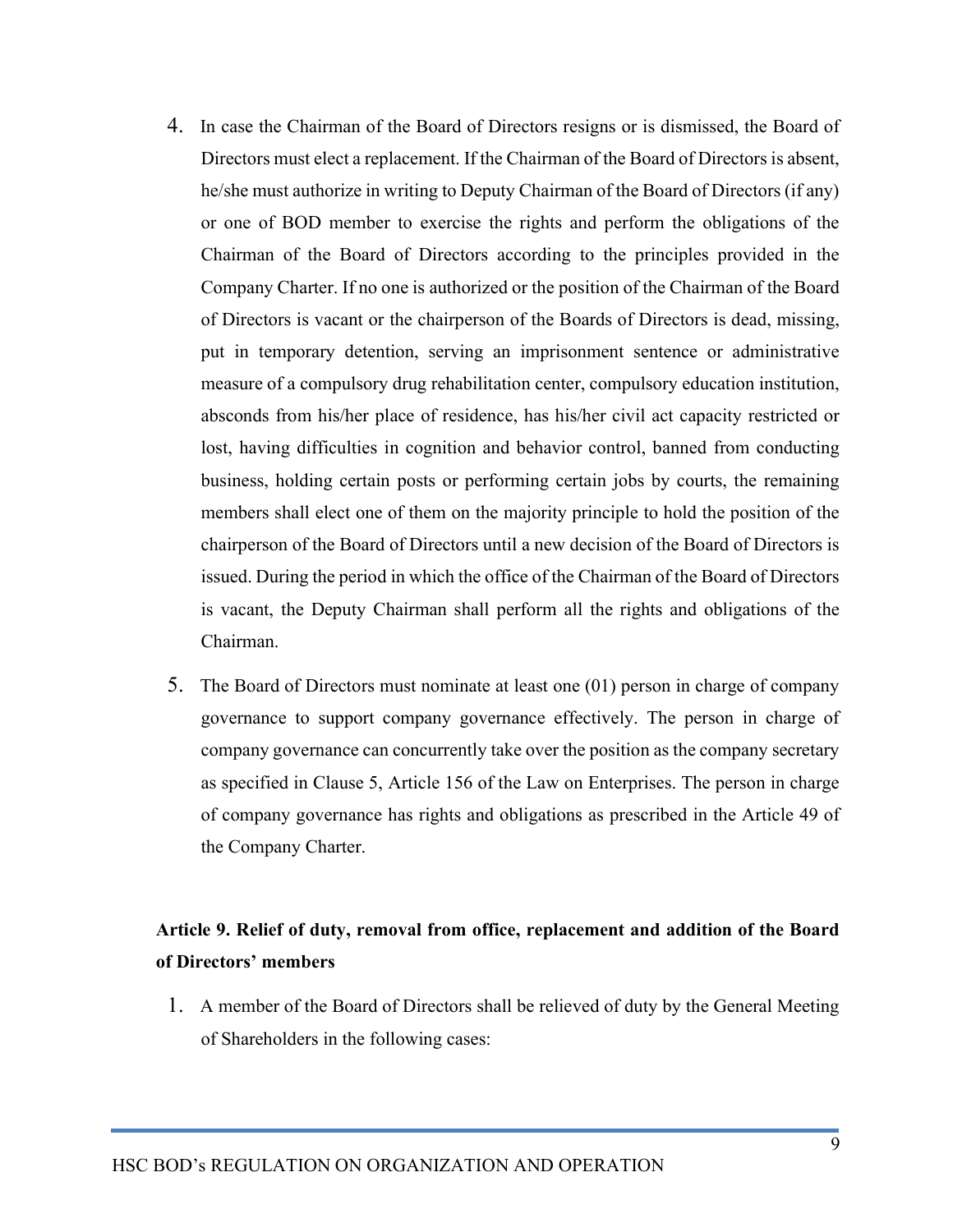- a) Not fully satisfying the criteria and conditions provided in Article 155 of the Law on Enterprises;
- b) Having not participated in activities of the Board of Directors for 06 consecutive months, except force majeure cases;
- c) Having submitted a resignation letter which is approved;
- d) Other cases provided in the Company Charter.
- 2. A member of the Board of Directors shall be removed from office by resolutions of the General Meeting of Shareholders
- 3. If it is necessary, the General Meeting of Shareholders shall decide on replacing a member of the Board of Directors; relieving of duty, removing from office with a member of the Board of Directors except cases as prescribed in Clause 1 and Clause 2 of this Article.
- 4. The Board of Directors must convene the General Meeting of Shareholders to elect additional members of the Board of Directors in the following cases:
	- a) The number of members of the Board of Directors is reduced by more than onethird of the number provided in the Company Charter. In this case, the Board of Directors shall convene the meeting of the General Meeting of Shareholders within 60 days from the date the number of members is reduced by more than one-third;
	- b) The number of independent members of the Board of Directors is reduced, not meeting the percentage provided at Clause 4 Article 22 of the Internal Regulation on Corporate Governance of the Company. In this case, the convening of the General Meeting of Shareholders shall be conducted according to Clause 3, Article 7 of this Regulation;
	- c) Except for cases provided at Points a and b of this Clause, the General Meeting of Shareholders shall elect new members of the Board of Directors to replace members of the Board of Directors who have been relieved of duty or removed from office in the latest meeting.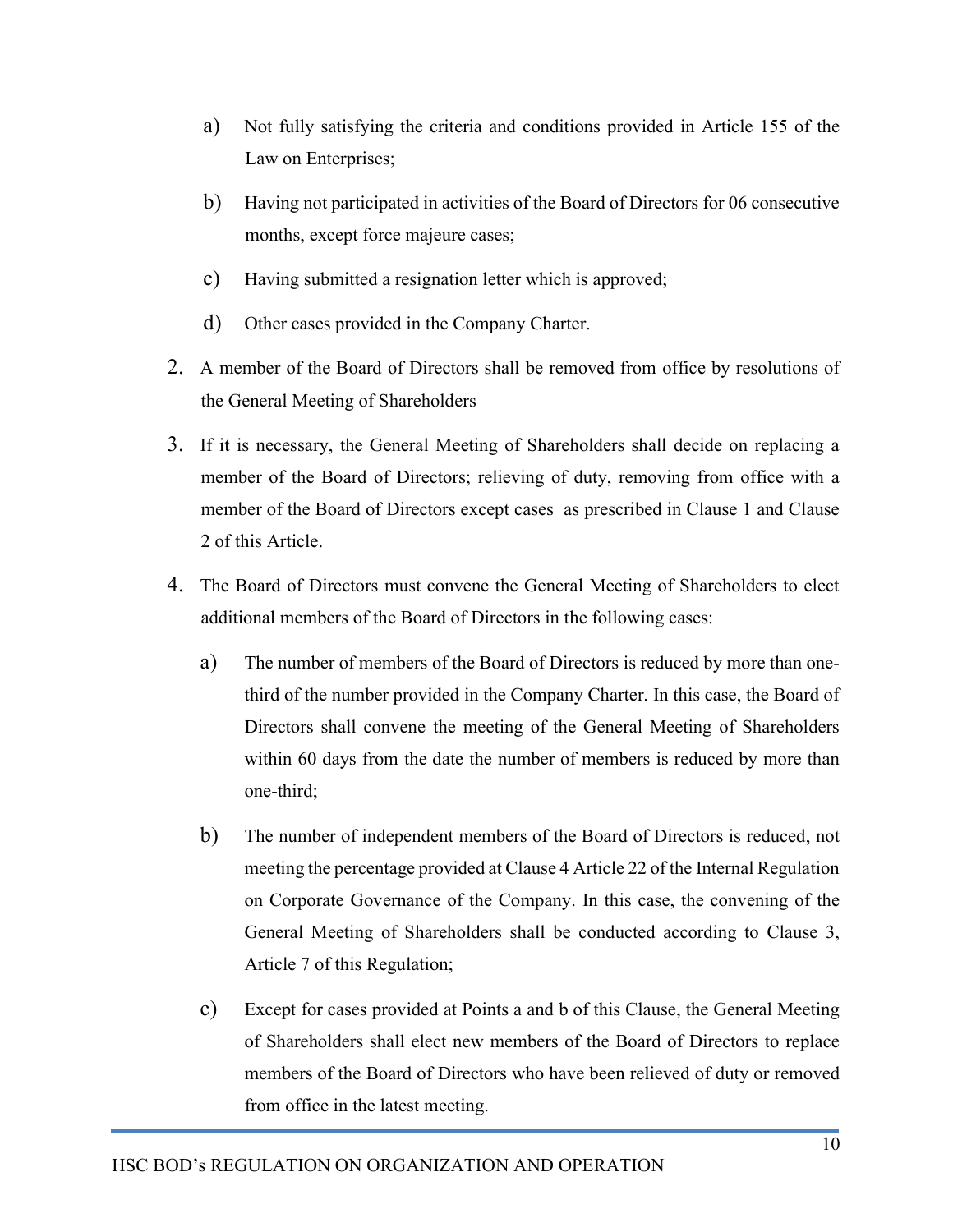## Article 10. Method of election, relief of duty, removal from office of members of the Board of Directors

- 1. The number of candidates which each group is entitled to nominate depends on the number of candidates, which is determined by the General Meeting of Shareholders, and the ownership ratios of each group, in particular:
	- a) A shareholder or a group of shareholders holding from five percent (5%) to less than ten percent (10%) of the total voting shares shall be entitled to nominate one  $(01)$ candidate to the Board of Directors;
	- b) A shareholder or a group of shareholders holding from ten percent (10%) to less than thirty percent (30%) of the total voting shares shall be entitled to nominate two (02) candidates to the Board of Directors;
	- c) A shareholder or a group of shareholders holding from thirty percent (30%) to less than forty percent (40%) of the total voting shares shall be entitled to nominate three (03) candidates to the Board of Directors;
	- d) A shareholder or a group of shareholders holding from forty percent (40%) to less than fifty percent (50%) of the total voting shares shall be entitled to nominate four (04) candidates to the Board of Directors;
	- e) A shareholder or a group of shareholders holding from fifty percent (50%) to less than sixty percent (60%) of the total voting shares shall be entitled to nominate five (05) candidates to the Board of Directors;
	- f) A shareholder or a group of shareholders holding from sixty percent (60%) to less than seventy percent (70%) of the total voting shares shall be entitled to nominate six (06) candidates to the Board of Directors;
	- g) A shareholder or a group of shareholders holding from seventy percent (70%) to less than eighty percent (80%) of the total voting shares shall be entitled to nominate seven (07) candidates to the Board of Directors;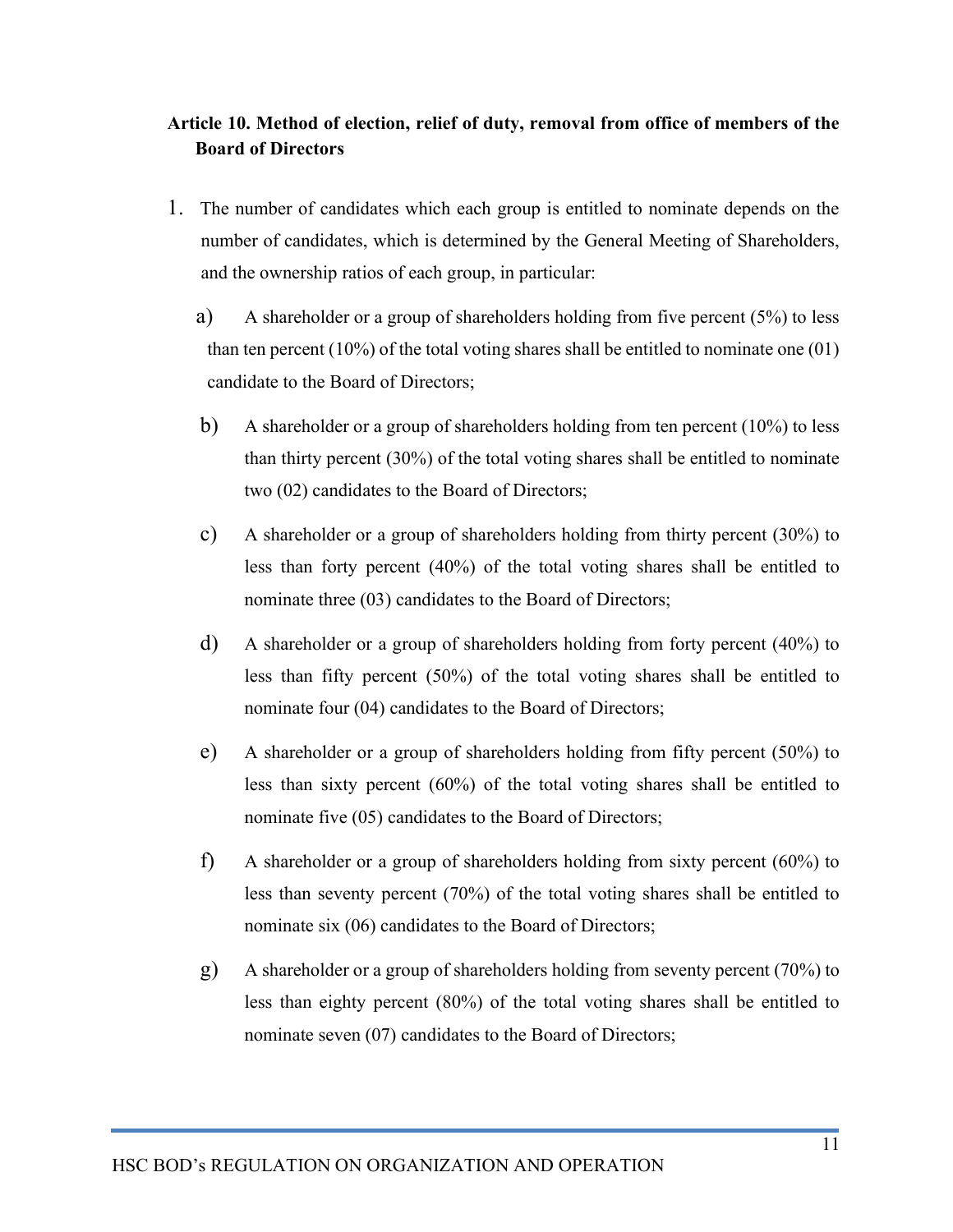- h) A shareholder or a group of shareholders holding from eighty percent (80%) to less than ninety percent (90%) of the total voting shares shall be entitled to nominate eight (08) candidates to the Board of Directors;
- i) A shareholder or a group of shareholders holding from ninety percent (90%) of the total voting shares shall be entitled to nominate full number of candidates to the Board of Directors.
- 2. In case the number of nominated and self-nominated candidates for members of the Board of Directors is smaller than that required, the incumbent Board of Directors may additionally recommend candidates. The Board of Directors' additional recommendation of candidates must be clearly disclosed before the Shareholder s' General Meeting votes to elect members of the Board of Directors according to law regulations.
- 3. Unless otherwise provided in the Company Charter, the voting to elect members of the Board of Directors shall be implemented by the method of cumulative voting, whereby each shareholder has his/her/its total number of the votes equal to the total number of shares he/she/it owns multiplied by the number of members to be elected to the Board of Directors, and each shareholder may accumulate all or part of his/her/its votes for one or more candidates. The elected members of the Board of Directors shall be determined according to the number of votes for from high to low, starting from the candidate with the highest number of votes for until sufficient members as provided in the company charter are elected. If 02 or more candidates gain the same number of votes for the last member of the Board of Directors or Supervisory Board, re-election shall be carried out among the candidates with the same number of votes, or the selection shall be carried out according to the election rules or the company charter.
- 4. The election, relief of duty, removal from office of members of the Board of Directors shall be decided by the General Meeting of Shareholders according to the voting principle.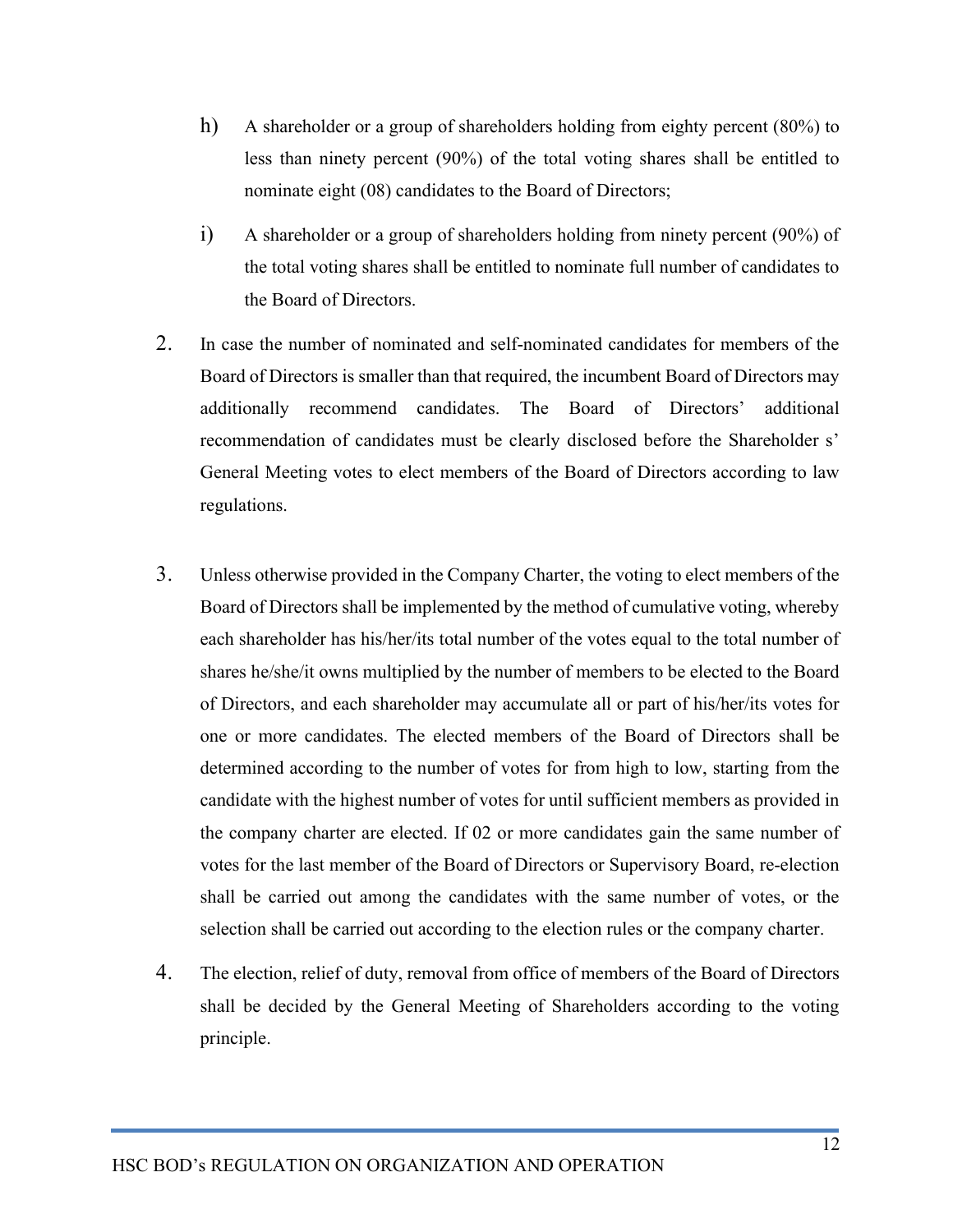# Article 11. Notice of election, relief of duty, removal from office of members of the Board of Directors

- 1. When candidates for the Board of Directors have been identified, the information related to them must be published at least 10 days before the opening day of the meeting of the Shareholders' General Meeting on the website of the company so that shareholders can find out information about the candidates before voting. The candidates of the Board of Directors must have written commitments to the truthfulness and accuracy of their disclosed personal information and must commit to perform the tasks honestly, carefully and in the best interests of the company if they are elected as members of the Board of Directors. Information related to the candidates for members of the Board of Directors to be disclosed includes:
	- a) Full name, date of birth;
	- b) Professional qualifications;
	- c) Working process;
	- d) Other managerial titles (including titles in the Board of Directors other company);
	- e) Interests related to the Company and the Company's relevant parties;
	- f) Other information (if any) according to the Company Charter.
- 2. The public company shall take responsibilities for disclosing information about companies in which a candidate is holding the title of a member of their Board of Directors, other managerial titles and interests related to the company of the candidate for member of the Board of Directors (if any).
- 3. The announcement of the results of the election, relief of duty or removal of members of the Board of Directors shall comply with the regulations guiding information disclosure.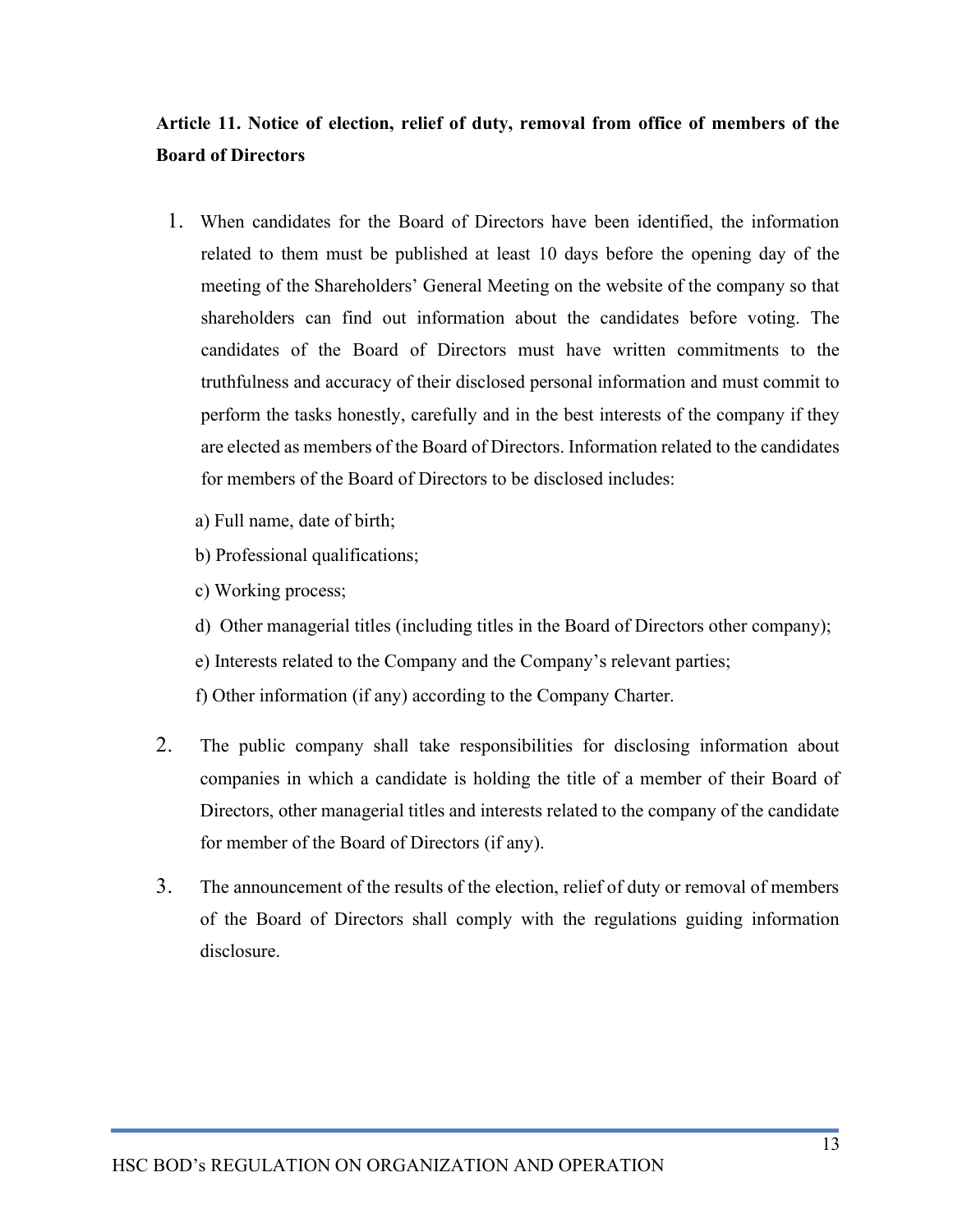## Chapter III

## BOARD OF DIRECTORS

### Article 12. Rights and obligation of the Board of Directors

- 1. The Board of Directors is the body managing the company and has full competence to make decisions in the name of the company and to exercise the rights and perform the obligations of the company, except for issues within the authority of the General Meeting of Shareholders.
- 2. The Board of Directors has the rights and obligations as stipulated in the applicable laws, Company Charter and General Meeting of Shareholders. Details of the rights and obligations are as below:
	- a) To decide on medium term development strategies and plans and annual business plans of the company;
	- b) To recommend the types of shares and total number of shares of each type which may be offered;
	- c) To decide on offering unsold shares within the number of shares of each type which may be offered for sale; to decide on raising additional funds in other forms;
	- d) To decide on the price of shares and bonds issued by the Company;
	- e) To decide on redemption of shares according to Clauses 1 and 2, Article 133 of the Law on Enterprises;
	- f) To decide on investment plans and investment projects within the competence and limits prescribed by law;
	- g) To decide on market development, marketing and technology solutions; through signing, amendment, supplementation, cancellation of contracts for sale, purchase, borrowing, lending and other contracts valued at thirty-five percent (35%) or more of the total value of assets as recorded in the most recent financial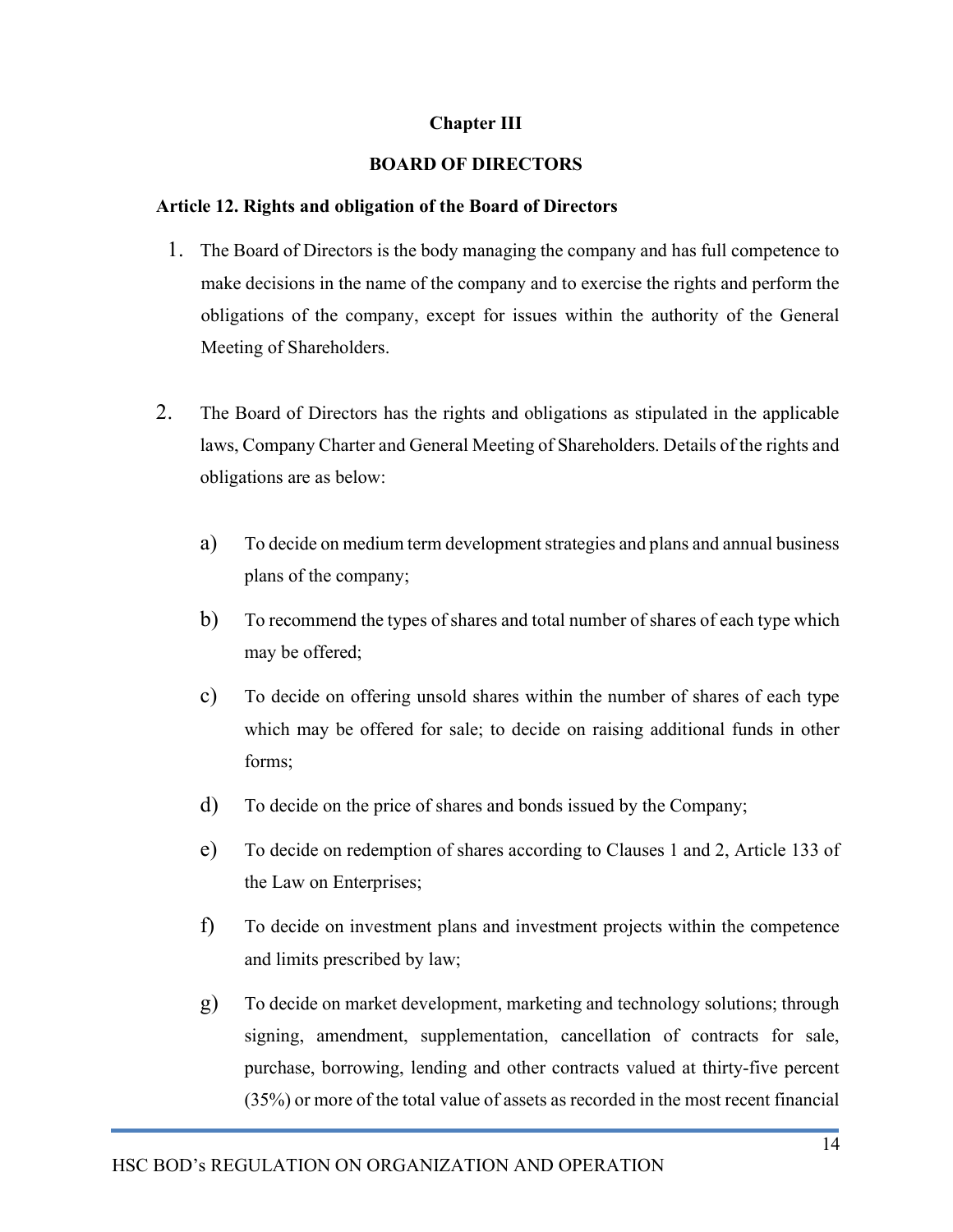statement of the Company, except for any contract, transaction under the management competence of the General Meeting of Shareholders specified at Point d Clause 2 Article 138 and Clause 1 and Clause 3 Article 167 of the Law on Enterprises;

- h) To appoint, relive of duty, remove from office the Chairman of the Board of Directors, the Person in charge of Corporate Governance; to appoint, relive of duty, remove from office and sign contracts or terminate contracts with the Chief Executive Officer, the Deputy Chief Executive Officers and other key managers of the company, to decide on salaries and other benefits of such managers; to appoint an authorized representatives to exercise the right of ownership of shares or capital contribution portion in another company and decide on the level of remuneration and other benefits of such persons;
- i) To supervise and direct the Chief Executive Officer and other managers in their work of conducting the daily business of the Company;
- j) To decide on the organizational structure and internal management regulations, to decide on establishment of subsidiaries, branches, transaction offices, representative offices, or capital contribution or acquisition of shares in other company as stipulated in the Laws and Charter of the Company;
- k) To approve the agenda and contents of documents for the meeting of the General Meeting of Shareholders; to convene the General Meeting of Shareholders or to solicit written opinions for the General Meeting of Shareholders to pass resolutions;
- l) To submit annual financial statements to the General Meeting of Shareholders;
- m) To recommend dividend rates to be paid; to decide on the time limit and procedures for payment of dividends or for dealing with losses incurred in the business operation;
- n) To propose re-organization, dissolution or bankruptcy of the Company;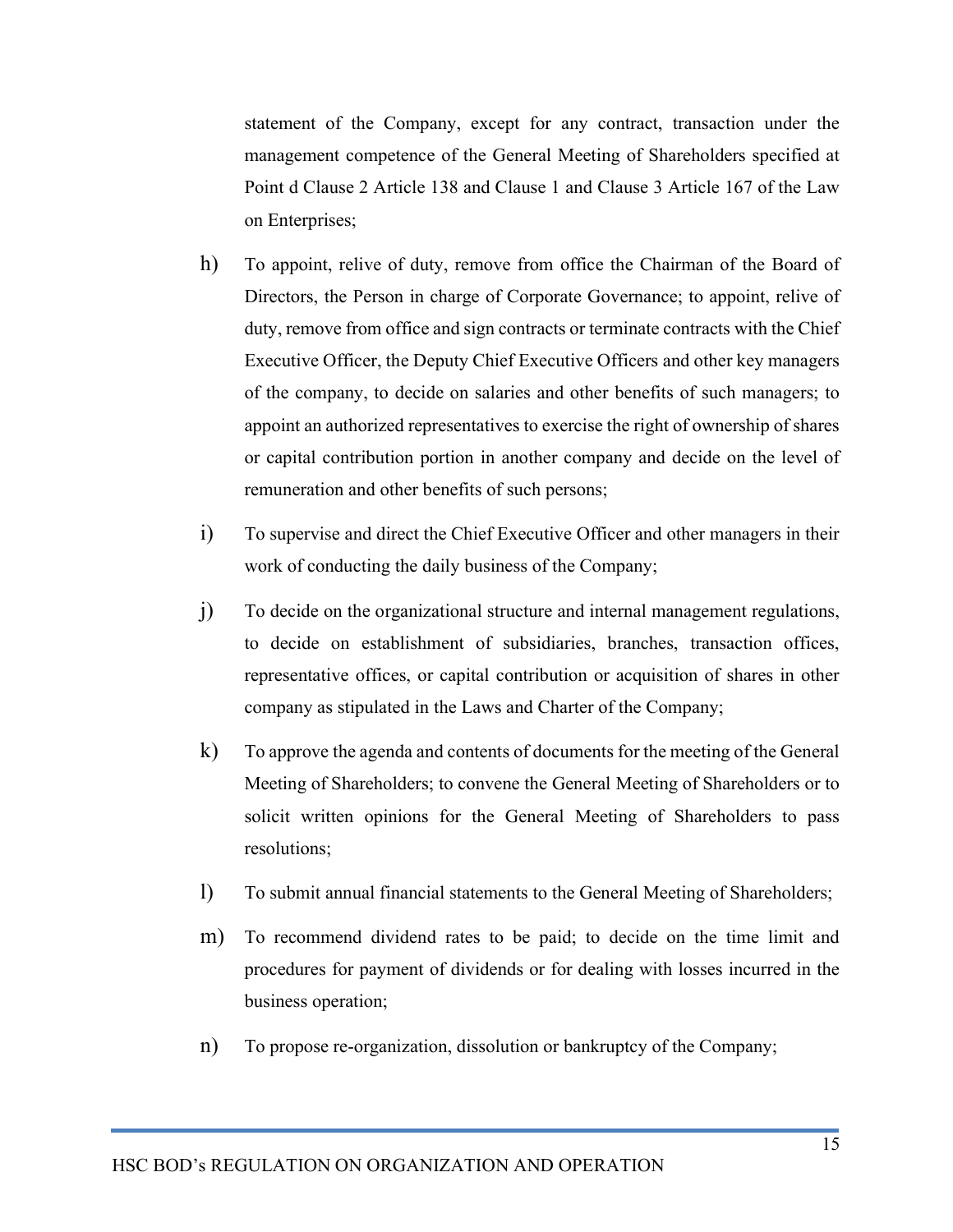- o) To approve the issuance of Regulation on operation of the Board of Directors and Internal Regulation on Corporate Governance as approved by the General Meeting of Shareholders; to approve the issuance of Regulation on operation of the Auditing Committee under the Board of Directors and to approve the issuance of regulation on information disclosure and other internal regulations of the Company; to approve the Amendment of the Regulation on conducting Virtual General Meeting and online voting as authorized by the General Meeting of the Shareholders.
- p) Other rights and obligations according to the Law on Enterprises, Law on Securities, other regulation of applicable laws and Company Charter.
- 3. The Board of Directors shall pass resolutions, decisions by voting at meetings, soliciting written opinions or by other methods provided in the Company Charter. Each member of the Board of Directors shall have one vote.
- 4. If the Board of Directors passes a resolution or decision which is contrary to the law, General Meeting of Shareholders' resolutions, Company Charter, causing damage to the company, the members who agreed to pass such resolution, decision must be jointly liable for that resolution, decision and shall compensate the company for the damage; any member who opposed the passage of such resolution, decision shall be exempted from liability. In such case, the Company's shareholders may request a court to suspend the implementation or cancel such resolution, decision.

# Article 13. Rights and obligation of the Board of Directors in approving and signing contracts and transactions

1. The Board of Directors shall approve contracts and transactions whose values are less than 35% of the total value of the Company's assets or transactions that make the accumulative values of similar transactions within the last 12 months less than 35% of the total value of the company's assets as recorded in the latest financial statements or a value stated in the Company Charter between the Company and the following related parties: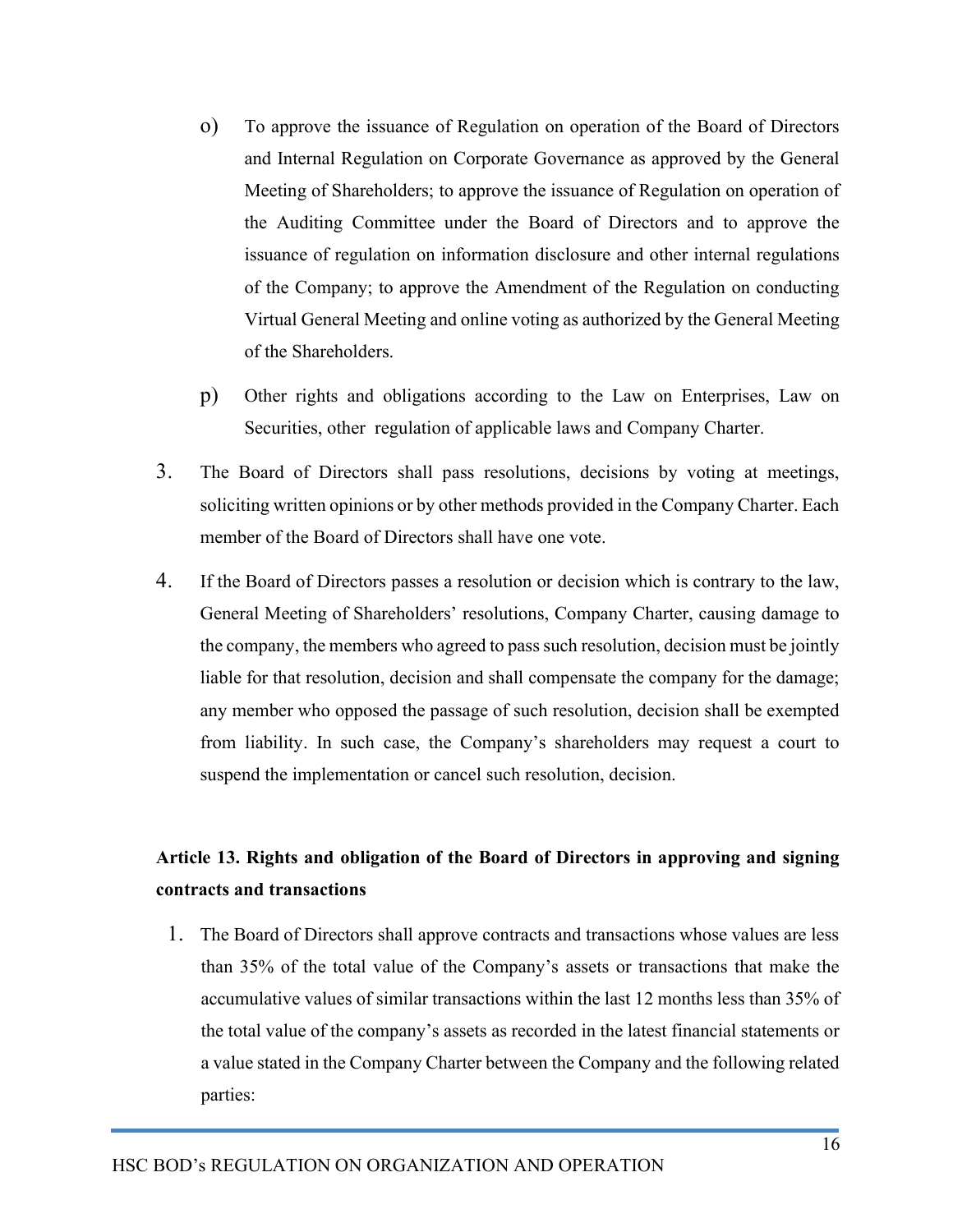- Members of the Board of Directors, members of the Supervisory Board, Chief Executive Officer, other managers and their affiliated persons;
- Shareholders, authorized representatives of shareholders holding more than 10% of the total ordinary shares of the company, and their affiliated persons;
- Enterprises which are related to parties specified in Clause 2 Article 164 of the Law on Enterprises.
- 2. The person representing the Company to sign the contract, transaction shall notify the members of the Board of Directors and the members of the Supervisory Board of the persons related to such contract, transaction; the notice shall be enclosed with the draft contract or main contents of the transaction. The Board of Directors shall decide on the approval of the contract, transaction within 15 days after receiving the notice, unless another time limit is provided in the Company Charter; members of the Board of Directors with interests related to parties of the contract, transaction shall not have the right to vote.

# Article 14. Responsibilities of the Board of Directors in convening the extraordinary General Meeting of Shareholders.

- 1. The Board of Directors must convene an extraordinary meeting of the General Meeting of Shareholders in the following cases:
	- a) The Board of Directors considers it necessary to do so for the company interests;
	- b) The number of the remaining members of the Board of Directors or Supervisory Board is fewer than the number of the minimum members required by law;
	- c) Upon request of a shareholder or a group of shareholders as provided in Point k Clause 1 Article 16 of Company Charter; A request for convening of a General Meeting of Shareholders must be made in writing and clearly state purposes and reasons of the meeting with sufficient signature of relevant shareholders or the request is made in multi copies, each copy must be signed off by at least one (01) relevant shareholder;
	- d) At the request of the Supervisory Board;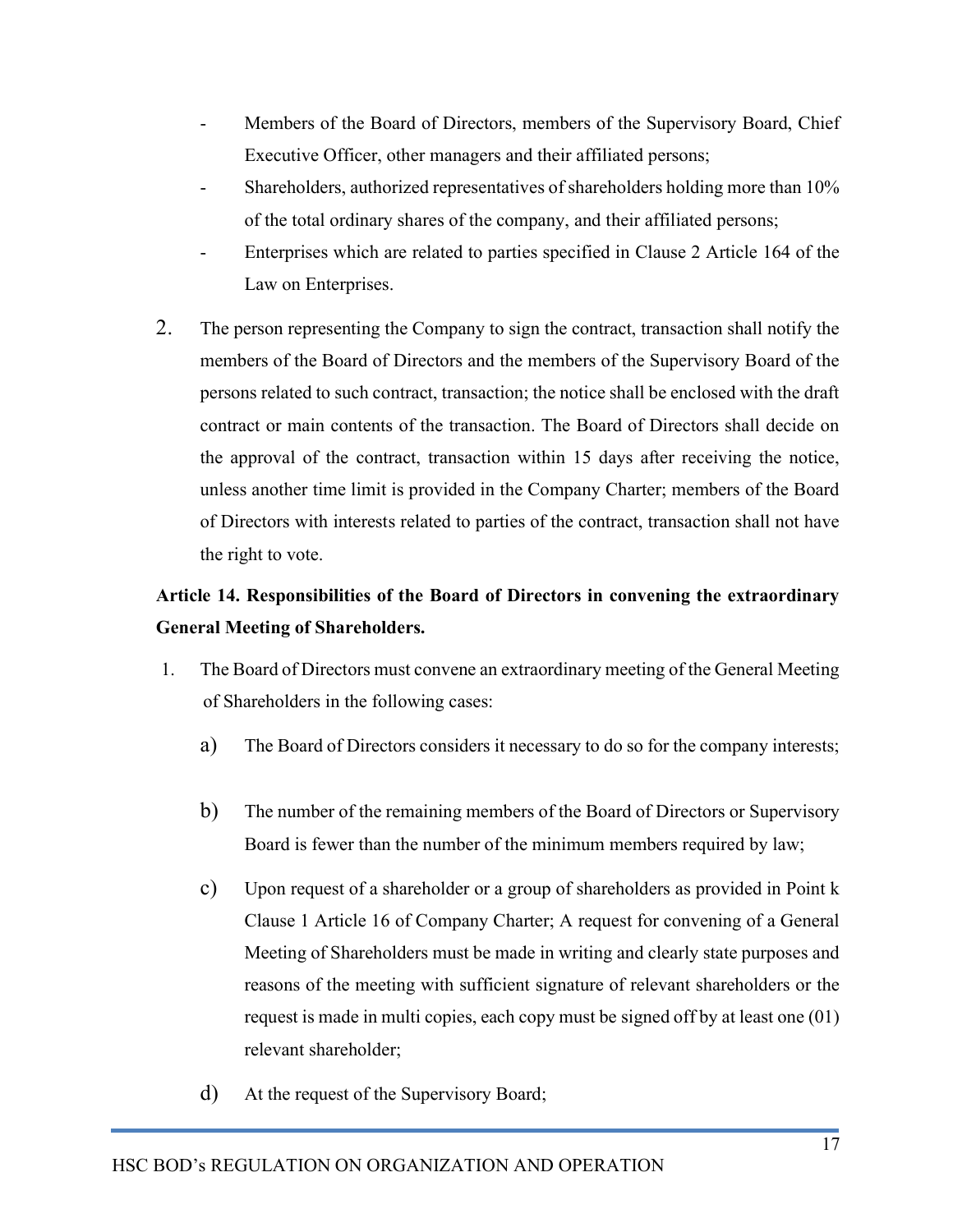- e) Other cases provided by law and the Company Charter.
- 2. Time limit for convening the extraordinary General Meeting of Shareholders:

Unless otherwise provided in the Company Charter, the Board of Directors shall convene a meeting of the General Meeting of Shareholders within 30 days from the date on which the number of the remaining members of the Board of Directors, independent members of the Board of Directors or members of the Supervisory Board is fewer than the number of the minimum members required by the Company Charter; or from the date of the receipt of the request of convening a meeting provided at Points c and d, Clause 1 of this Article.

- 3. The convener of the General Meeting of Shareholders must perform the following works:
	- a) To prepare a list of shareholders entitled to attend and to provide information and settle complaints relating to the list of shareholders;
	- b) To prepare the program and agenda of the meeting; prepare documents of the meeting
	- c) To draft the resolution of the General Meeting of Shareholders; the list and detailed information of candidates in the case of election of members of the Board of Directors, Supervisory Board;
	- d) To determine the time and venue of the meeting;
	- e) To send the meeting invitation to each shareholder entitled to attend the meeting according to the Law on Enterprises;
	- f) Other activities to serve the meeting according to the applicable and the Company Charter.

## Article 15. Committees of the Board of Directors

1. The Board of Directors may establish committees under the Board of Directors to be in charge of development strategies, human resources, remuneration, internal audit and risk management. Number of members in each committee shall be decided by the Board of Directors and consists of at least three (03) members, including members of the Board of Directors and external members. Operations of the committees must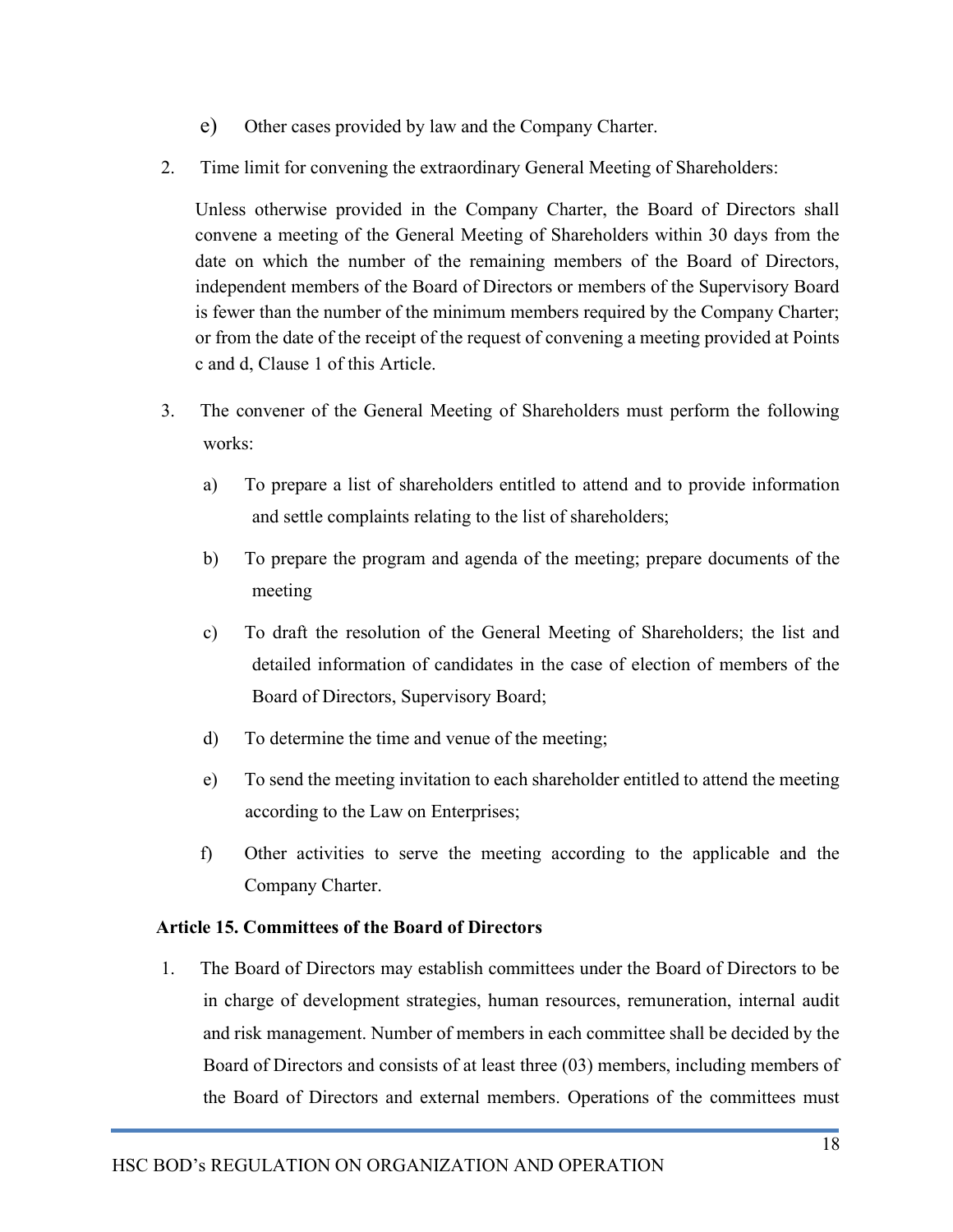comply with the regulations of the Board of Directors. Resolutions of the committees are only effective when the majority of members attends and votes for the resolutions at the committees' meetings.

2. The implementation of resolutions of the Board of Directors or Committees under the Board of Directors must comply with regulations of applicable laws, the Company's Charter and the Internal Regulations of Corporate Governance.

### Chapter IV

### MEETINGS OF THE BOARD OF DIRECTORS

### Article 16. Meetings of the Board of Directors

- 1. The Chairman of the Board of Directors shall be elected in the first meeting of the Board of Directors within a time-limit of seven (7) working days from the date of completion of the election of the Board of Directors for that term. This meeting shall be convened and chaired by the member who gains the highest number or the highest percentage of votes. If two or more members gain the same highest number or the same highest percentage of votes, all members shall elect by a majority principle to vote a person amongst them to convene the meeting.
- 2. Meetings of the Board of Directors may be held at least once a quarter or on an extraordinary basis.
- 3. The Chairman of the Board of Directors must, without delays in the absence of proper reasons, convene a meeting of the Board of Directors when one of the following parties submits a written request presenting purposes of the meeting and matters that need to be discussed:
	- a) At the request of the Supervisory Board or an independent member of the Board of Directors;
	- b) At the request of the Chief Executive Officer or at least 05 other managers;
	- c) At the request of at least 02 members of the Board of Directors;
	- d) Other cases provided in the Company Charter.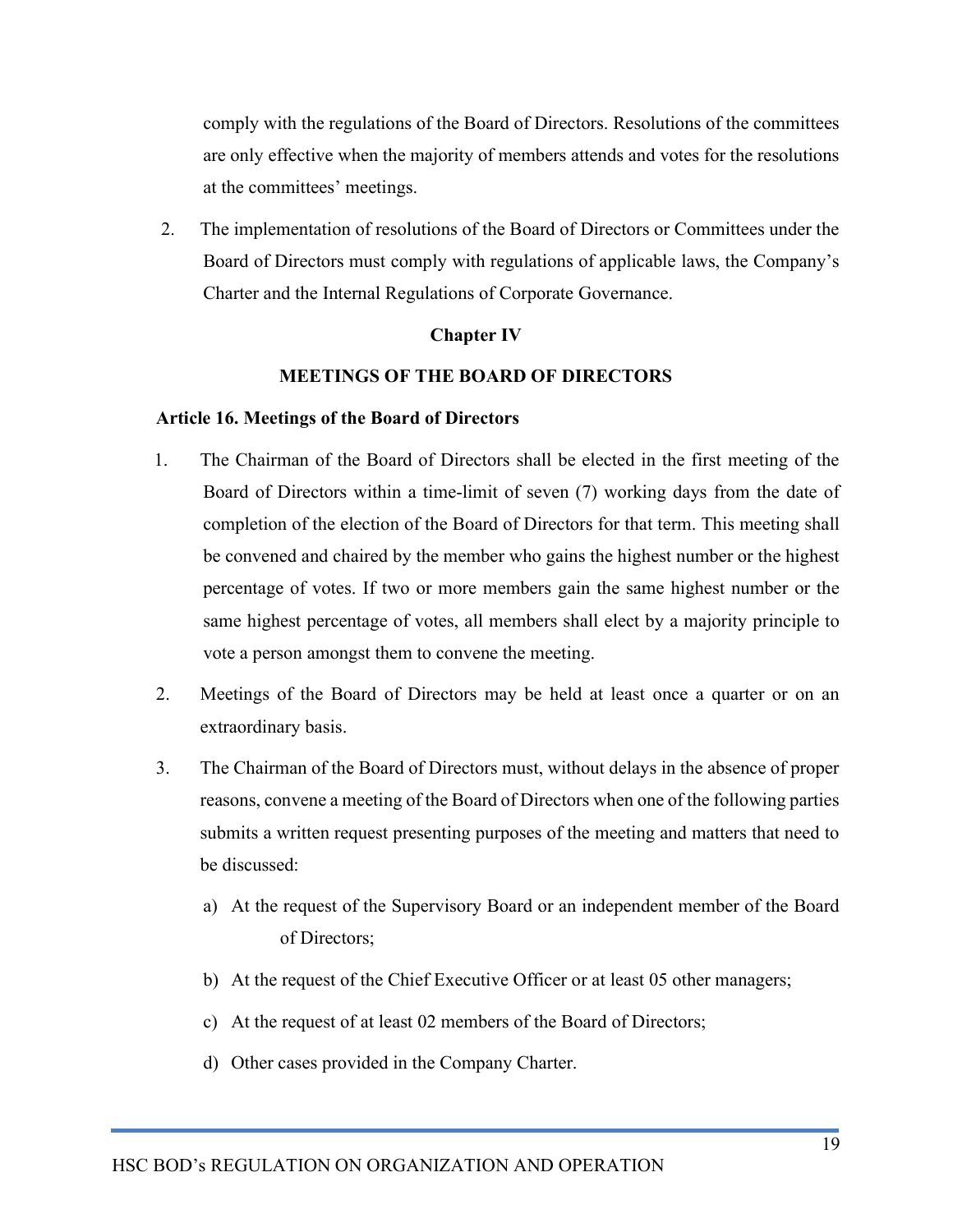- 4. The request specified in Clause 3 of this Article must be made in writing, specify the purpose and issues to be discussed and decided within the competence of the Board of Directors.
- 5. The Chairman of the Board of Directors shall convene a meeting of the Board of Directors within 07 working days after receiving a request provided in Clause 3 of this Article. In case of failure to convene a meeting of the Board of Directors as requested, the Chairman of the Board of Directors must be liable for any damages caused to the Company; the person making the request has the right to convene a meeting of the Board of Directors on behalf of the Chairman of the Board of Directors.
- 6. The Chairman of the Board of Directors or the convener of the meeting of the Board of Directors shall send a meeting invitation at least 03 working days prior to the date of meeting, unless otherwise provided by the company charter. The invitation must specify the time and venue of the meeting, the agenda and issues to be discussed and decided. The notice shall be enclosed with documents to be used at the meeting and voting slips for the members.

The invitation notice to the Board of Directors' meeting may be sent by invitation letter, telephone, fax, electronic means or other means as provided in the Company Charter and guarantee that it reaches the contact address of each member of the Board of Directors registered with the Company.

7. The Chairman of the Board of Directors or the convener shall send the meeting invitation together with attached documents to Members of the Supervisory Board and the Chief Executive Officer in the same manner as to the members of the Board of Directors.

Members of the Supervisory Board and Chief Executive Officer have the right to attend meetings of the Board of Directors and to discuss issues but not to vote.

8. A meeting of the Board of Directors shall be conducted if it is attended by three quarters or more of the total members. If a meeting convened under this Clause does not include sufficient attending members as required, the second meeting shall be convened within 07 days from the date of intending to open the first meeting, unless a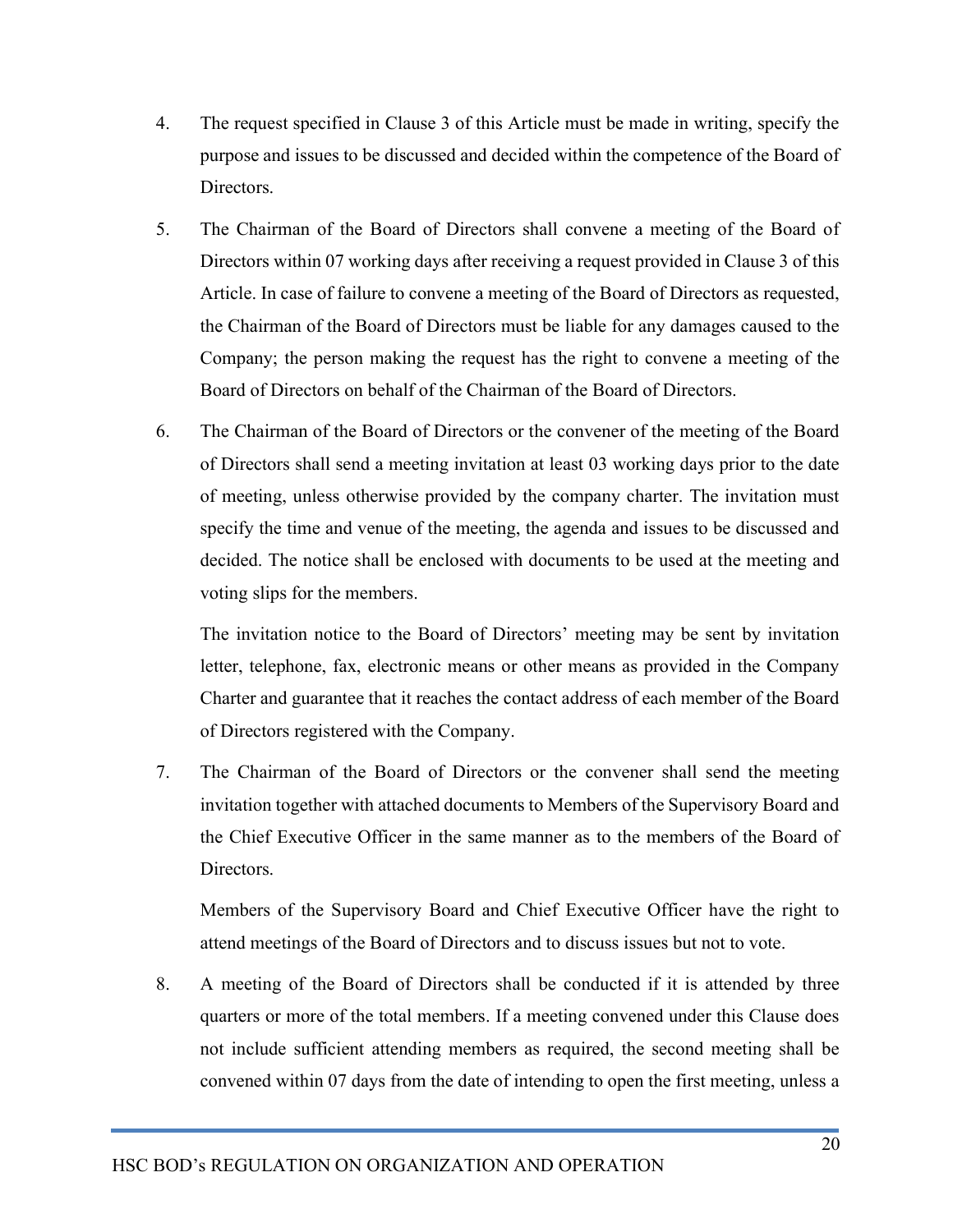shorter period is provided in the Company Charter. In this case, the meeting shall be conducted if it is attended by more than half of the members of the Board of Directors.

- 9. The members of the Board of Directors shall be considered attending and voting at a meeting in the following cases:
	- a) They attend and directly vote at the meeting;
	- b) They authorize another person to attend and vote under Clause 11 of this Article;
	- c) Attending and voting by video conferencing, electronic voting or another electronic form;
	- d) They send the vote to the meeting by post, fax or e-mail.
	- e) Sending the vote by other means as provided in the company charter.
- 10. If sent by post to the meeting, the vote shall be enclosed in a sealed envelope and delivered to the Chairman of the Board of Directors at least 01 hour prior to the opening of the meeting. Written votes shall only be opened in the presence of all the people attending the meeting.
- 11. Members must sufficiently attend all meetings of the Board of Directors. A member may authorize another person to attend meeting and vote according to Article 30 of the Internal Regulation on Corporate Governance of the Company.
- 12. Unless a higher ratio is provided in the Company Charter, a resolution or decision of the Board of Directors may be adopted only when it is approved by the majority of the attending members; in the case of a tied vote, the final decision shall be made in favor of the vote of the Chairman of the Board of Directors.

## Article 17. Meeting minutes of the Board of Directors

- 1. All meetings of the Board of Directors must be recorded in minutes and may be soundrecorded, recorded and stored in other electronic forms. The minutes must be made in Vietnamese and may be made in foreign languages with main following contents:
	- a) Name, head office address and enterprise identification number;
	- b) Time and venue of the meeting;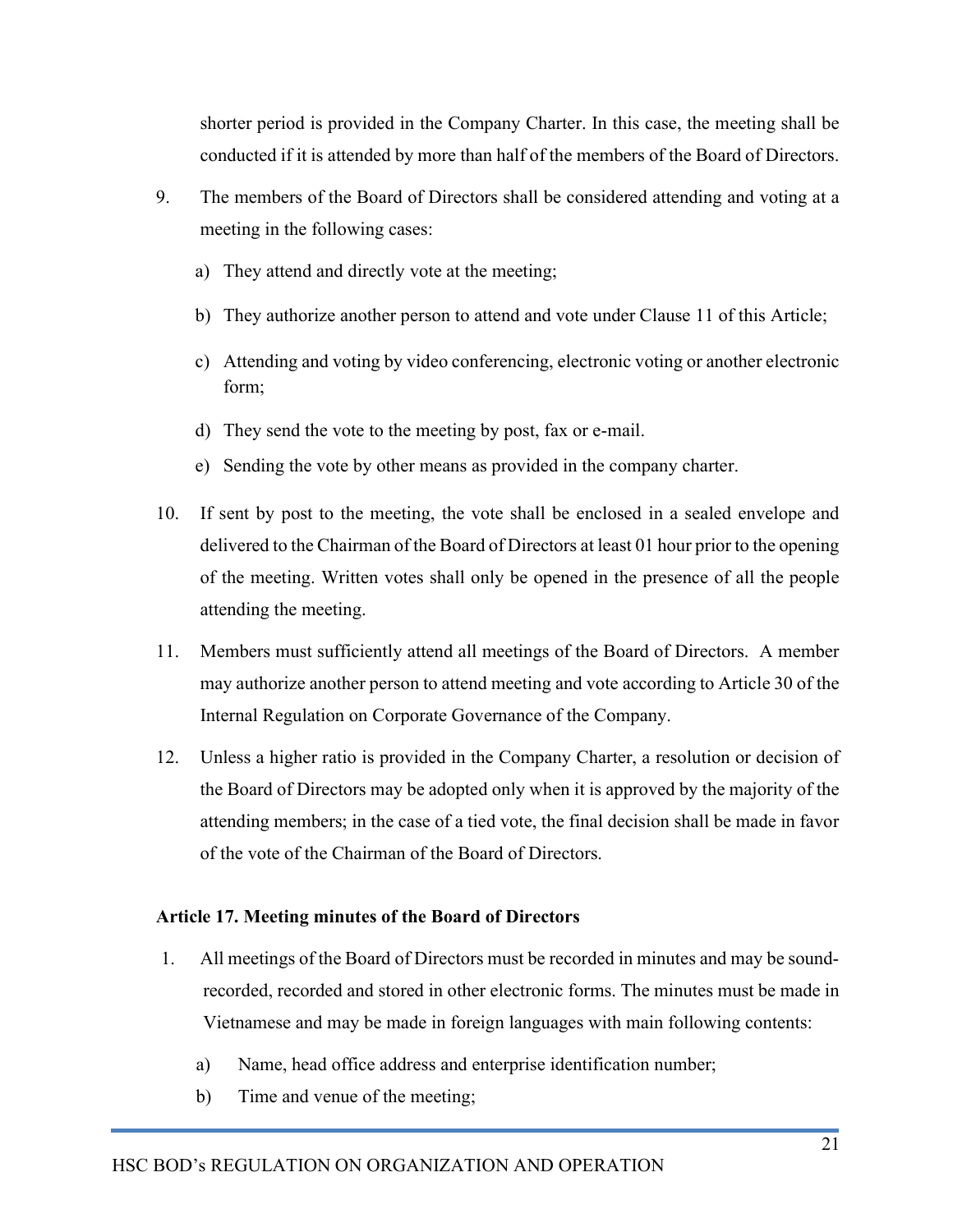- c) Purpose, agenda and contents of the meeting;
- d) Full name of each member attending the meeting or the person authorized to attend meeting and method of attending; full name of members not attending and reasons for not attending;
- e) Issues discussed and voted in the meeting;
- f) Summary of opinions of each member attending the meeting during the process of the meeting;
- g) Voting results indicating members who agree, who disagree and members who abstain from voting;
- h) Issues which have been passed and respective percentages of votes;
- i) Full name and signatures of the Chairman and minutes recorder, except for cases specified in Clause 2 of this Article.
- 2. If the Chairman, minutes recorder refuses to sign in the meeting minutes, but such minutes is signed by the remaining members of the Board of Directors and contains sufficient contents according to Points a, b, c, d, đ, e, g and h of Clause 1 of this Article, it shall be valid.
- 3. The Chairman, the minute's recorder and others signing in the minutes must be jointly liable for the accuracy and trustfulness of the minutes of meetings of the Board of Directors.
- 4. Minutes of meetings of the Board of Directors and documents used in the meetings shall be archived at the company's head office.
- 5. Minutes in Vietnamese and minutes in a foreign language shall be equal validity. If there are any discrepancies between the Vietnamese and foreign language versions, the Vietnamese version shall be applied.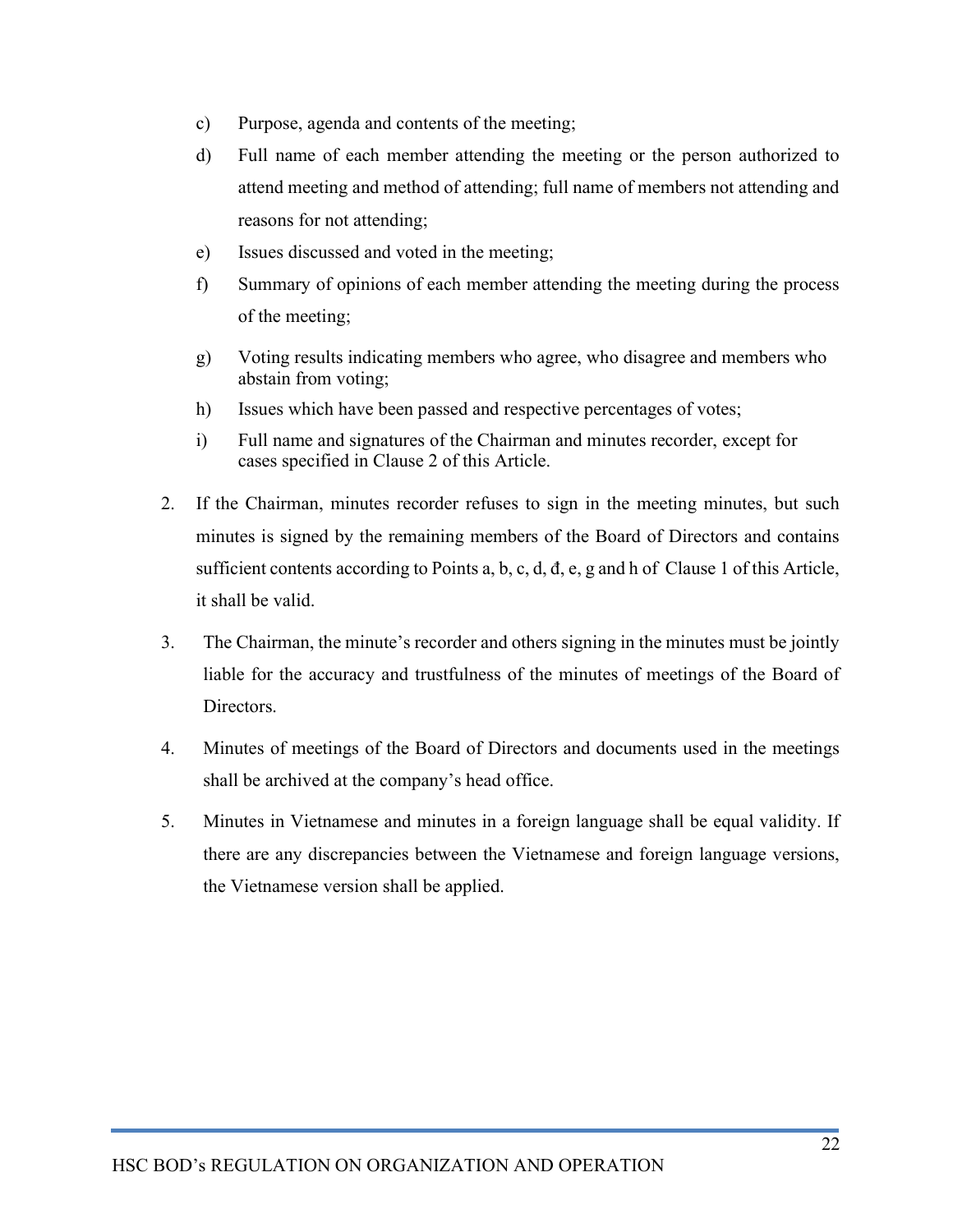### Chapter V

### REPORTS, PUBLIC DISCLOSURE OF INTERESTS

### Article 18. Submission of annual reports

- 1. End of fiscal year, the Board of Directors must submit the following reports to the Shareholders' General Meeting:
	- a) Report on business results of the company;
	- b) Financial statement;
	- c) Evaluation report on the management and administration of the Company;
	- d) Appraisal report of the Supervisory Board.
- 2. The reports specified at Points a, b and c, Clause 1 of this Article must be sent to the Supervisory Board for appraisal no later than 30 days before the opening date of the Annual General Meeting of Shareholders, unless otherwise provided in the Company Charter.
- 3. Reports specified in Clauses 1, 2 and 3 of this Article, the Supervisory Board's appraisal reports and audit reports must be kept at the company's head office no later than 10 days before the opening date of the annual meeting of the General Meeting of Shareholders, unless a longer time limit is provided in the company charter. A shareholder owning shares of the company for at least 01 consecutive year is entitled to examine the reports provided in this Article by himself/herself or together with a lawyer or an accountant or an auditor possessing a practice certificate.

# Article 19. Remuneration, bonuses and other benefits of members of the Board of **Directors**

- 1. The company may pay remuneration, bonuses to members of the Board of Directors based on business results and efficiency.
- 2. Members of the Board of Directors are entitled to remuneration for work and bonuses. The Board of Directors shall estimate the remuneration for each member on the principle of agreement. The total amount of remuneration and bonuses for the Board of Directors shall be decided by the General Meeting of Shareholders.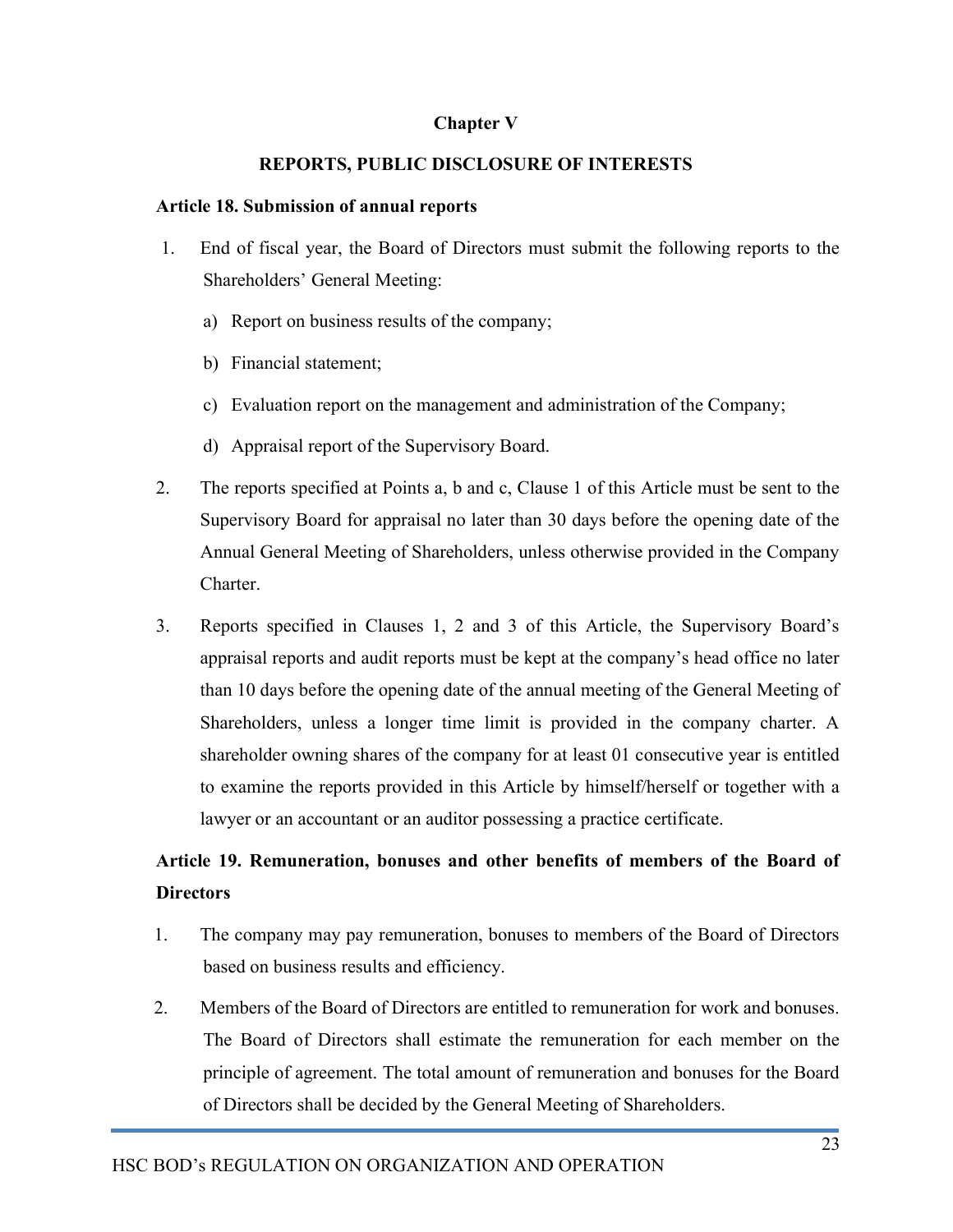- 3. The remuneration of each member of the Board of Directors shall be included in the business expenses of the company according to the law on enterprise income tax, recorded as a separate item in annual financial statements of the company, and reported to the annual meeting of the General Meeting of Shareholders.
- 4. Members of the Board of Directors, who also hold executive roles in the Company or who are executive members of committees under the Board of Directors or who carry out other works besides their Board of Director roles, might be paid additionally in terms of one-off incomes, salaries, commissions, profit sharing or other ways of compensations as approved by the Board of Directors.
- 5. Members of the Board of Directors will be reimbursed all travel costs, meal costs, accommodation costs and other costs that incurred when the members executed their roles and responsibilities including costs related to attending General Meetings of Shareholders, meetings of Board of Directors or meetings of committees under the Board of Directors.
- 6. The Company might offer professional liability insurances to members of the Board of Directors upon the approval of the General Meeting of Shareholders. The insurance will not cover any personal liabilities that are related to violations of laws or the Company's Charter by the members.

## Article 20. Public disclosure of related interests

Unless more strictly provided in the Company Charter, the public disclosure of related interests and affiliated persons of the Company shall be carried out as follows:

- 1. Members of the Board of Directors shall declare their related interests to the company, including:
	- a) Name, enterprise identification number, head office address and business lines of the enterprise that they are owners or in which they own capital contributions or shares; ratio and time of being owners or time of ownership of such capital contributions or shares;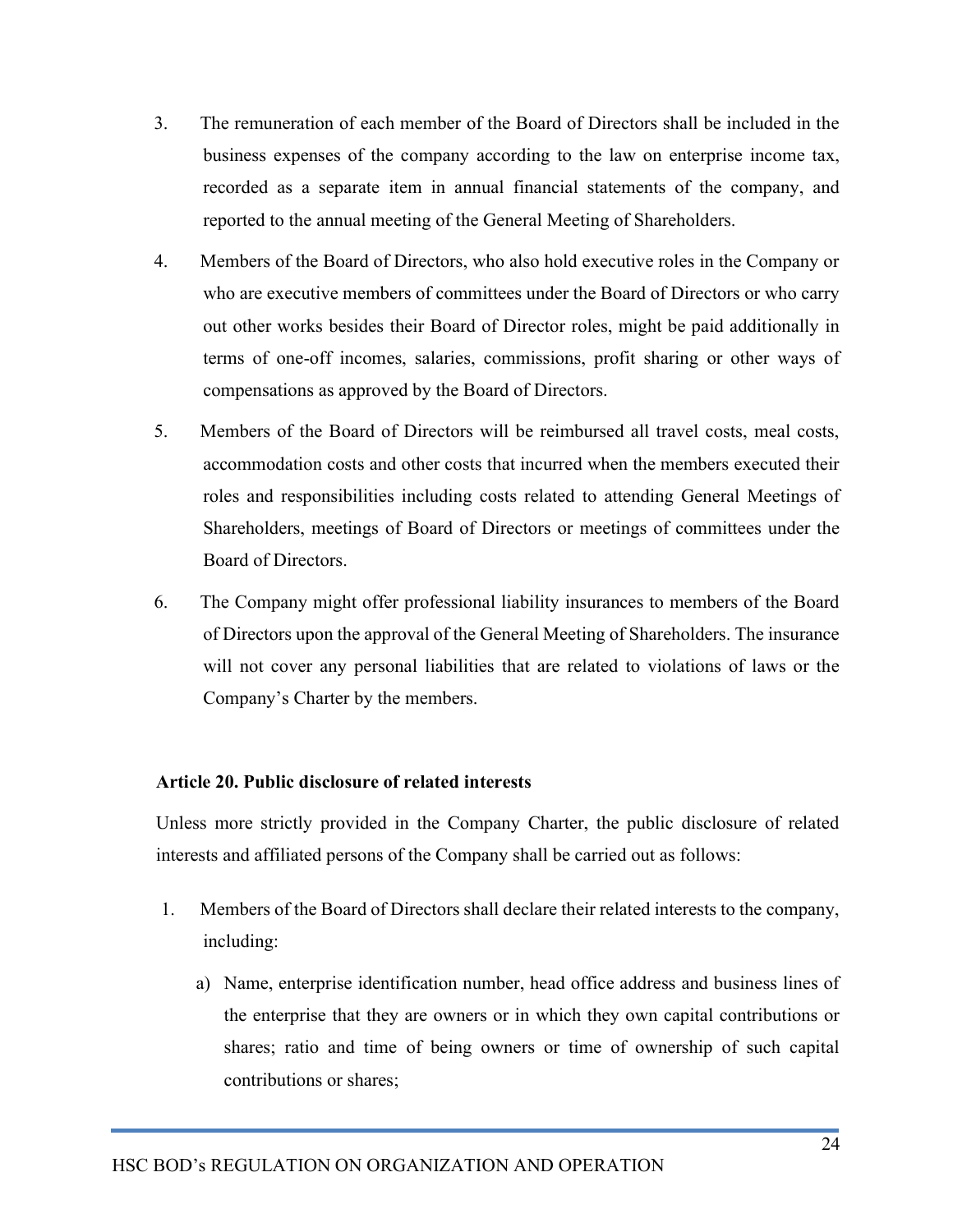- b) Name, enterprise identification number, head office address and business lines of the enterprise that their affiliated persons are owners or in which their affiliated persons jointly or separately own capital contributions or shares of more than 10% of charter capital;
- 2. The declaration provided in Clause 2 of this Article shall be conducted within 07 working days from the date on which the related interest arises; any amendment, supplementation shall be notified to the Company within 07 working days from the date of amendment, supplementation;
- 3. Members of the Board of Directors who perform work in all forms on behalf of themselves or others within the scope of business operations of the Company shall explain the nature and content of that work to the Board of Directors and the Supervisory Board, and may only perform this work if it is approved by the majority of the remaining members of the Board of Directors; if they perform the work without reporting to or approval from the Board of Directors, all incomes earned from that work must belong to the Company.

#### Chapter VI

## RELATIONSHIP OF THE BOARD OF DIRECTORS

#### Article 21. Relationship between members of the Board of Directors

Relationship between members of the Board of Directors is a cooperative relationship. Members of the Board of Directors are responsible for informing each other about relevant issues in executing works.

#### Article 22. Relationship with the Board of Management

With the governance role, the Board of Directors approves the resolutions, which will be executed and implemented by the Chief Executive Officer and the Board of Management. At the same time, the Board of Directors supervise and check the implementation of the resolutions.